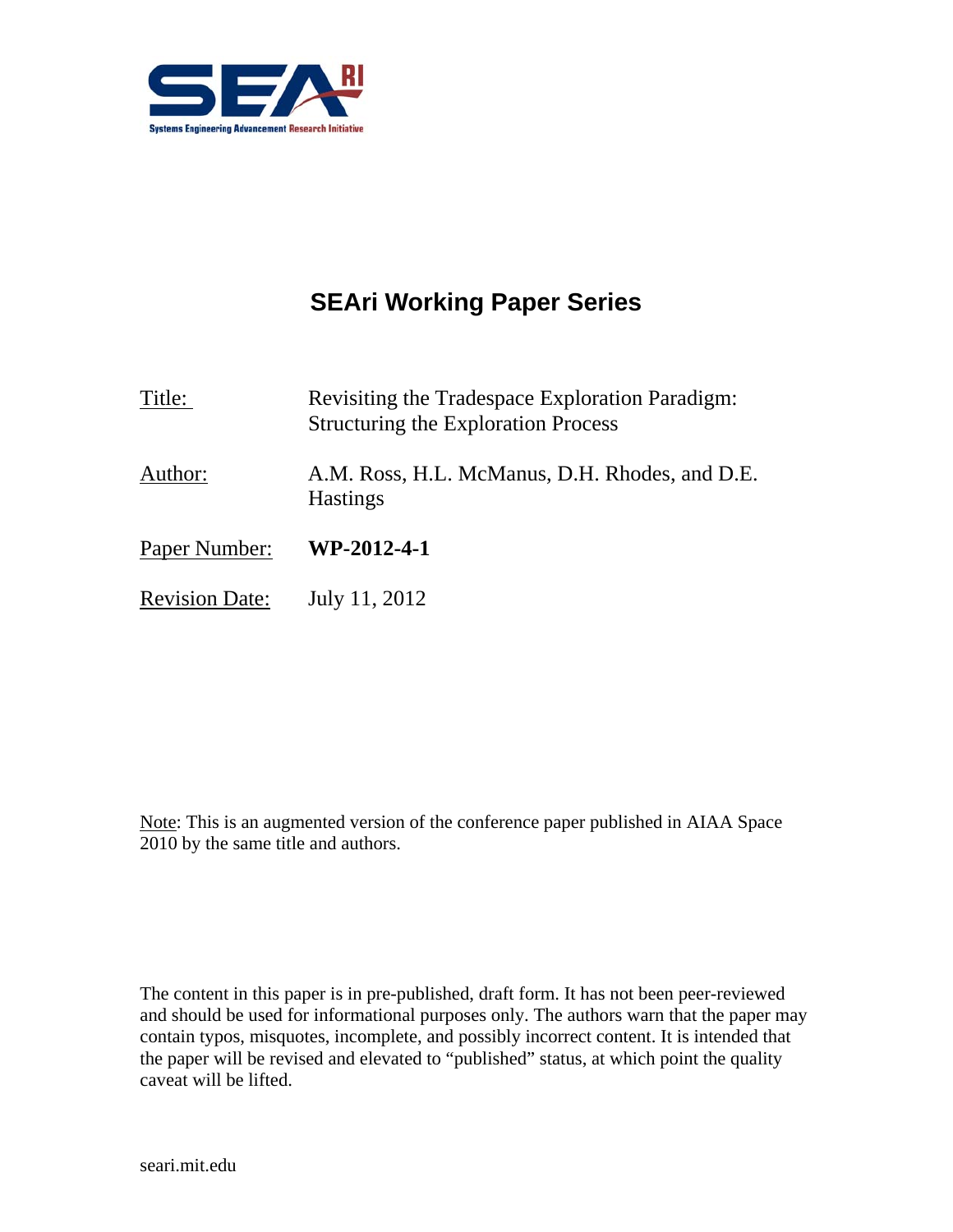# **Revisiting the Tradespace Exploration Paradigm: Structuring the Exploration Process**

Adam M. Ross<sup>\*</sup> *Massachusetts Institute of Technology, Cambridge, MA, 02139* 

> Hugh L. McManus† *Metis Design, Cambridge MA 02139*

> > *and*

Donna H. Rhodes $^{\ddagger}$  and Daniel E. Hastings $^{\S}$ *Massachusetts Institute of Technology, Cambridge, MA 02139* 

**A number of case applications of tradespace exploration have further extended the types of analyses and knowledge insights that can be gained about tradeoffs between design choices and perceived utility and cost of alternatives. These extensions include application beyond its heritage aerospace domain to the transportation domain, comparing distinct concepts on a common tradespace, considering the impact of changing needs and contexts over time, evaluation of alternatives in a "light effort" manner, and incorporating ilities in tradespaces. In parallel with these case applications, a formalization of the tradespace exploration process has emerged, using a question-driven approach to ensure the knowledge generated is practical and useful to decision makers. These questions are introduced and applied to three example space systems in order to illustrate insights gained in answering the questions. The insights include identifying "good" designs, the strengths and weakness of selected alternatives across a tradespace, limiting constraints and requirements that could allow for less expensive solutions. Additionally, advanced insights include understanding the sensitivities of designs to changes in contexts and needs, and consideration of the differential impact of uncertainty across a set of alternatives with potential opportunities for risk mitigation.** 

# **I. Introduction**

The architects and designers of a complex system, or of a system of systems, have many possible design solutions The architects and designers of a complex system, or of a system of systems, have many possible design solutions to choose from, and many potential stakeholders to satisfy. Worse, they face the problem that changes in stakeholder needs, available technologies, and political and technical contexts are inevitable during the system lifetime. Five years ago, Ref. 1 summarized work on this problem and proposed a *Tradespace Exploration Paradigm*: the systematic calculation of the performance of many possible designs, evaluated against the elicited needs of multiple stakeholders, and the consideration of many possible future contexts.<sup>1</sup> Since then, the increasing power and decreasing cost of computing resources, the wide availability of flexible tools for creating technical models, additional tradespace exploration case studies<sup>2,3</sup> and analysis approaches,<sup>4,5,6,7,8</sup> and the ability to store and access large databases on desktop equipment have greatly facilitated the analytical aspect of the tradespace exploration paradigm. The open-ended problem of understanding multiple, preference-unstable stakeholders, and changing contexts, has been at least partly brought under control using structured processes.<sup>9</sup> Emerging graphical tools, some of them specifically developed for the tradespace exploration problem, have aided in the display of the resulting masses of data.10 However, techniques used to extract the desired knowledge from the large amount of

 $\overline{a}$ 

<sup>\*</sup> Research Scientist, Engineering Systems Division, E38-574, and AIAA Senior Member

<sup>†</sup> Senior Special Projects Engineer, 10 Canal Park, AIAA Associate Fellow

<sup>‡</sup> Principal Research Scientist, Engineering Systems Division, E38-572, and AIAA Member

<sup>§</sup> Professor of Aeronautics and Astronautics and Engineering Systems, Dean for Undergraduate Education, 4-110, AIAA Fellow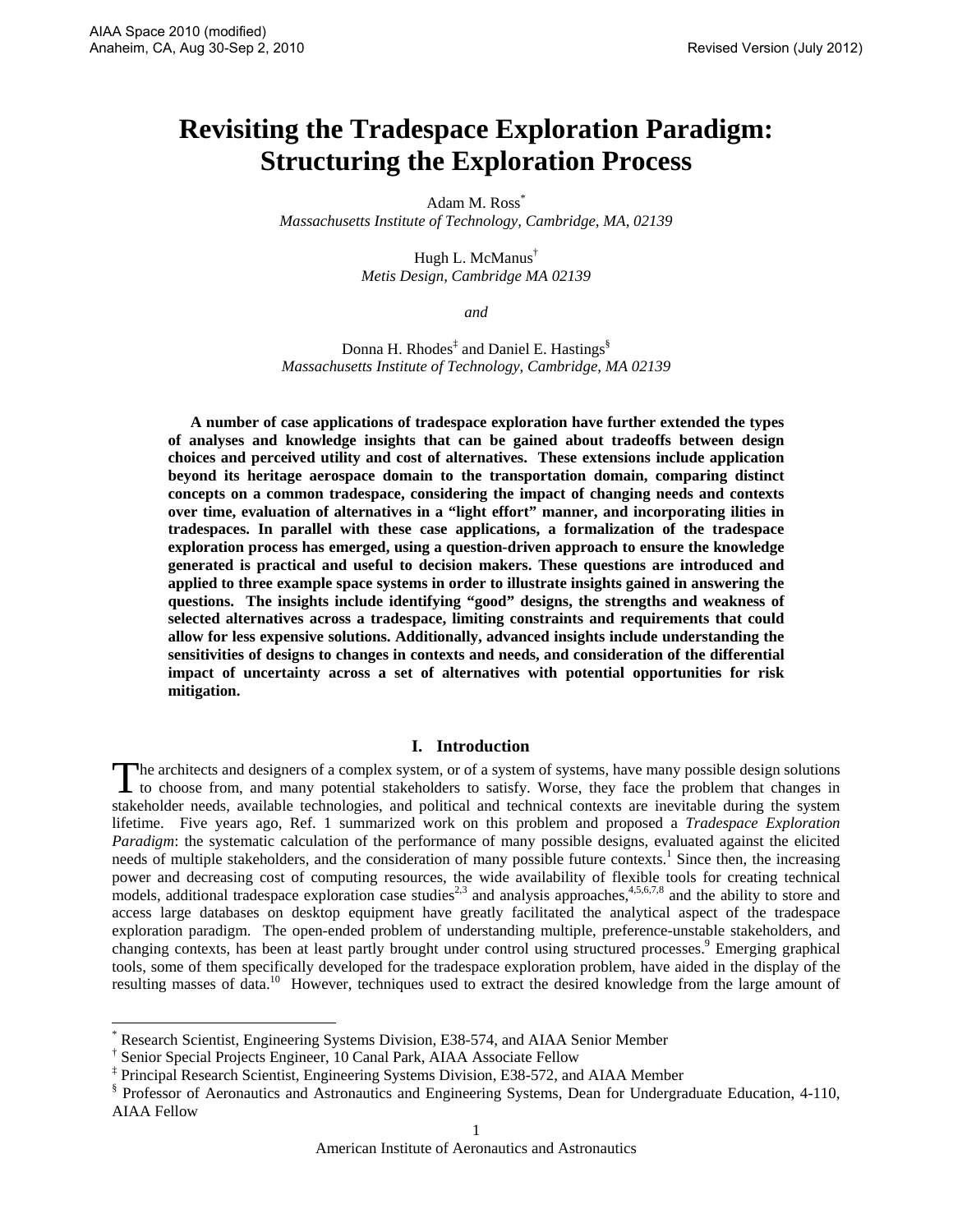Revised Version (July 2012)

available data have lagged, while dealing with the uncertainties inherent in both the method and the typical state of knowledge in preliminary design.

This paper will review progress towards creating a systematic method for tradespace exploration. In order to advance tradespace exploration methods, it is assumed that a database has been created using a tradespace analysis, which includes a large number of possible designs and their analyzed performances (see Fig. 1). The designs are expressed parametrically by varying the elements of a *design vector*. The performance is expressed in terms of *attributes,* metrics of interest to, and chosen by, the stakeholders. It is also assumed that some set of computational, graphical tools are available to interrogate the database.

# **II. Advances in Tradespace Exploration**





Reference 1 introduced the idea of tradespace exploration as a structured means for considering a large number of design alternatives in terms of concept-neutral benefits and costs, while avoiding prematurely focusing on point solutions. Instead of identifying the "optimum" or "best" solution, the approach sought to evaluate even so-called "bad" designs in order to reveal the multi-dimensional tradeoffs inherent in a complex design problem. Typically represented as a utility-cost plot, the tradespace concisely reveals the structure of high-order benefit-cost information of many alternatives (Fig. 2). Illustrated emergent benefits of using this approach included seeing the immediate effects of changing needs, comparing point designs to alternatives in a tradespace, and the ability to readily identify both physical and preference constraints on feasible solutions. Less mature, but promising advanced uses of the tradespace included using the representation to illustrate the differential impact of uncertainty across a tradespace of alternatives, as well as differentiation of alternatives in terms of their ability to change state (i.e., "flexibility"). Application areas included using tradespaces to inform spiral acquisition, as well as to assess policy robustness of alternative solutions. Since 2005, additional research has further developed these advanced uses, as well as illustrated the ability to apply tradespace thinking to domains other than aerospace and across time.

#### **A. Multiple Concepts and Domains using Tradespaces**

The tradespace exploration paradigm is based fundamentally on concepts from decision analysis, which is domain independent, so it was expected that the approach should apply to non-aerospace domains. A case application to transportation planning, specifically the planning of an Airport Express transit option for connecting



downtown Chicago to its airport, was conducted and found to display similar benefits as seen in aerospace: preventing premature reduction of design alternatives that may provide superior value.<sup>3,11</sup> Additionally the approach differed from current techniques in transportation planning in that it forced the explicit linking of value propositions to alternatives, which may be obfuscated by politics, time, and misrepresentation.

Since tradespaces are constructed using conceptneutral criteria (perceived benefits and costs), one should be able to compare vastly different concepts on the same tradespace. A case application evaluating sensor swarms, manned-aircraft, unmanned aircraft, and spacecraft for performing an operationally responsive disaster surveillance mission was done to demonstrate cross-concept comparisons in a tradespace.<sup>2</sup> Figure 3 illustrates the multi-concept tradespace for the owner of the system (ORS),

**Figure 2. Typical tradespace representation (Ref 1)** 

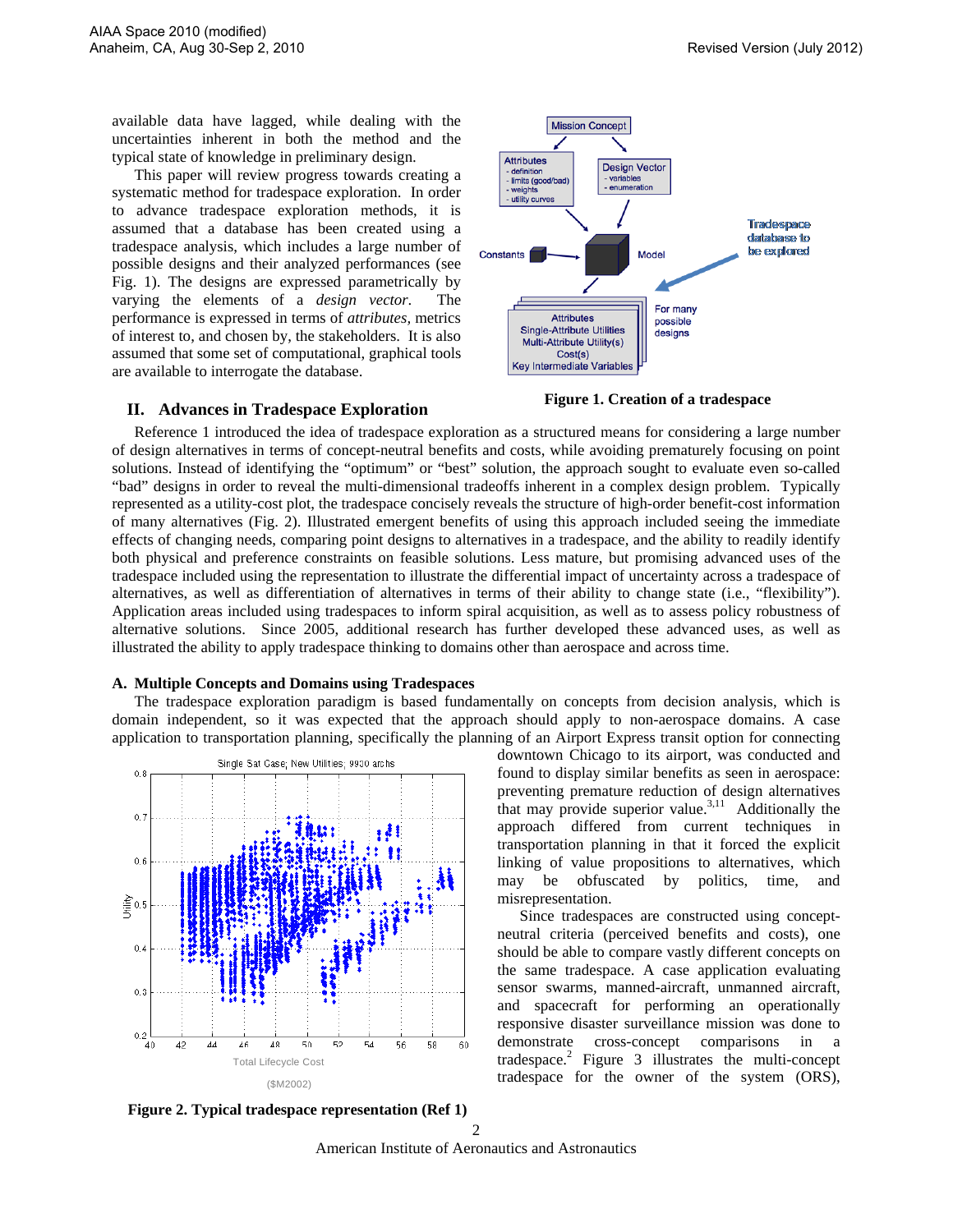

**Figure 3 Multi-concept tradespace (Ref. 2)** 

showing aircraft, satellites, swarms, and combinations of these assets (SoS) for achieving this mission.

# **B. Tradespaces over Time**

Generalizing the basic tradespace exploration approach (Multi-Attribute Tradespace Exploration, MATE), Dynamic MATE<sup>12</sup> relaxed assumptions regarding static preferences and constraints, adding the ability to consider changing contexts and needs (epochs) over the short and long run (eras) using Epoch-Era Analysis.<sup>1314</sup> Additionally, a quantification of changeability in the tradespace<sup>4</sup> allowed for the evaluation of a system's ability to be altered in order to respond to changing definitions of utility and cost over time. A number of metrics were developed in order to help identify "good" designs in the temporal context. These metrics fall into

several categories for achieving system value robustness<sup>15</sup> -- maintaining system value in spite of changing contexts and needs – which include highly changeable designs (Filtered Outdegree), $4,16$  and highly versatile or passively value robust designs (Pareto Trace, Normalized Pareto Trace, Fuzzy Normalized Pareto Trace).<sup>17</sup>

As temporal considerations entered tradespace exploration approaches, temporal system properties beyond changeability could be considered. As an example, the survivability of a system to finite duration disturbances could be determined using the value-centric, concept-neutral approach of Dynamic MATE.<sup>18</sup> Metrics for survivability<sup>5</sup> were proposed and derived through the computation of system utility trajectories across their lifecycle, illustrated through case applications to a SpaceTug system and a Satellite Radar System (SRS) mission<sup>7</sup>.

Using the epoch construct to discretize system timelines, allowing for the calculation of tradespaces for periods



**Figure 4 Tradespaces for ISR ground and air systems, four epochs (Ref. 19)** 

3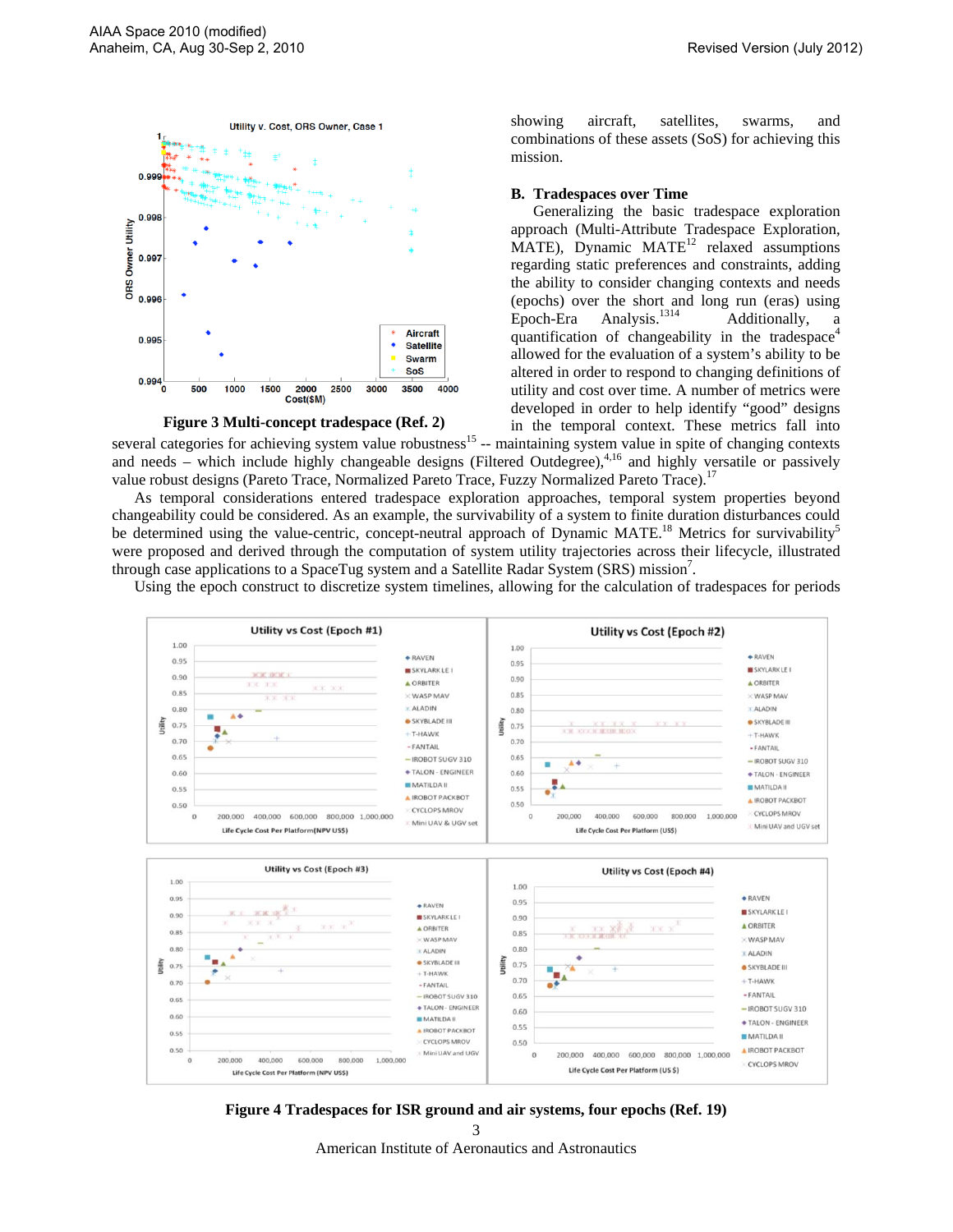of fixed contexts and needs, a series of case applications were developed including Joint Direct Attack Munition  $(JDAM)$ ,<sup>4,12</sup> Terrestrial Planet Finder (TPF),<sup>4,12</sup> and a Satellite Radar System (SRS).<sup>7,9,14,32</sup> Not all studies had the resources available in order to develop full tradespaces, so a "lighter" version of Epoch-Era Analysis was applied to an ISR Army System of Systems using both ground and air unmanned vehicles,<sup>19</sup> and to an Offshore Patrol Cutter (OPC) study for the Coast Guard.<sup>20</sup> Figure 4 illustrates the ISR case application results with tradespaces across four epochs, representing periods with differing stakeholder needs (i.e., utility functions).

# **C. Ilities in Tradespace Exploration (Note: this section is 2012 addition to the original paper)**

The topic of lifecycle properties, or "ilities," in tradespace exploration is one that must address several challenges inherent in a (possibly) static representation of data. Many ilities, relate to the structure or behavior of a system in a dynamic context, and may themselves serve as "meta" objectives on top of other system objectives, such as performance and  $cos<sup>21</sup>$ . Care must be taken to maintain perceptual independence of constructs to prevent indirect over-weighting of factors (such as through "double counting") when representing ilities in a tradespace. Presenting a further challenge for representing ilities in a tradespace is the fact that "change-related" ilities<sup>22</sup>, such as changeability, flexibility, and scalability, among others, may require consideration in a temporal manner<sup>9,21,23</sup>. Some work has been done incorporating some of these ilities alongside more traditional metrics of cost and benefits in tradespaces, but doing so requires the development of concise metrics that meaningfully encapsulate the ilities being traded. Using the concept of tradespace networks (illustrated in Figure 5) allows for the evaluation of change-related ilities<sup>4,16</sup> Changeability, as encapsulated by the filtered outdegree metric, is shown in a tradespace alongside utility and cost in Figure 6 below.



**Figure 5 Tradespace network as tradespace with applied transition rules (l) (Ref. 4) and filtered outdegree as tradespace network-based changeability metric (r) (Ref. 16)** 



**Figure 6 Tradespace colored by changeability outdegree metric for an atmospheric sampling satellite mission, X-TOS (Ref. 4)** 

In addition to changeability, recent work on survivability resulted in the need for a pair of metrics to encapsulate the concepts underlying that ility: time-weighted utility average loss and threshold availability. These survivability metrics are illustrated in Figure  $7$ , alongside utility and cost<sup>7</sup>.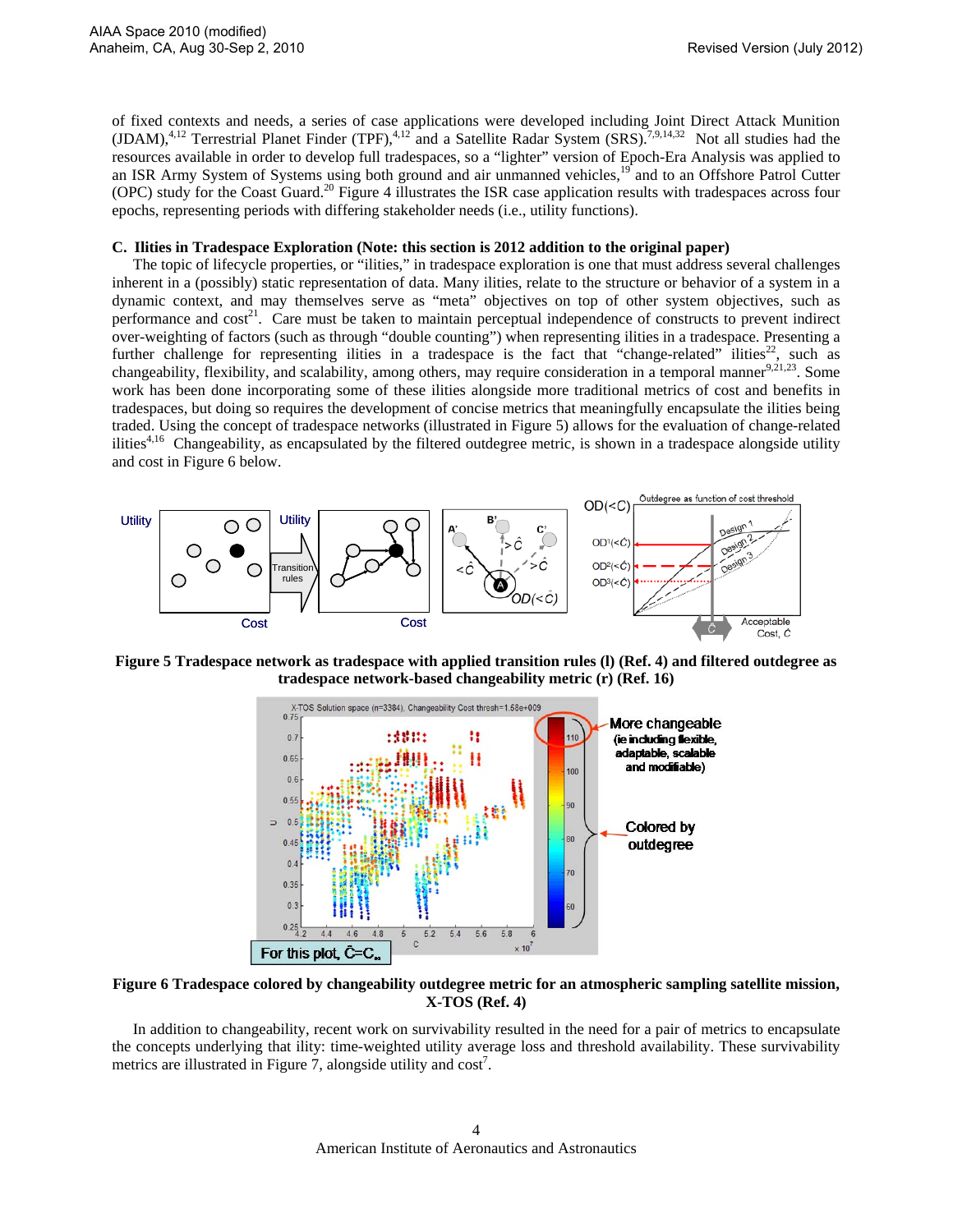

**Figure 7 Survivability "tear" tradespace for a Satellite Radar System (Ref. 7)** 

While not evident in the single tradespace representations, evaluation approaches beyond traditional performance modeling must be considered in order to quantify ilities for incorporation in tradespaces. In order to evaluate the ilities described, and more importantly, the value of these ilities, analysis across alternative futures must be conducted since the benefit of executed ilities is future context dependent<sup>23,2425</sup>. One means for doing so is to consider tradespaces over time (i.e. epochs) either unordered, or in series, as shown in Figure 8. This figure illustrates the impact of the path dependence of changing contexts and needs (i.e. expectations) on a system over time. In this representation, systems can respond to the changing contexts and needs by either changing (e.g. changeability) or not changing (e.g. versatility or robustness). The Pareto Trace metric, which is a measure of passive value robustness, can be seen as a tracing of Pareto efficiency across alternative futures in the right side of the figure.



**Figure 8 Epoch series representation for system timelines (l) and cross-epoch analysis for identifying "robust" designs in tradespaces (r)** 

On-going research seeks to develop a set of metrics that can concisely and rigorously represent ilities in the context of tradespaces. Care must be taken to differentiate between "evaluation" and "valuation" metrics, with the former representing "whether" an ility is present, and the latter representing the "worth" of an ility present. Evaluation tends to relate to objective measures (e.g. can a system be changed?) and valuation tends to relate to

5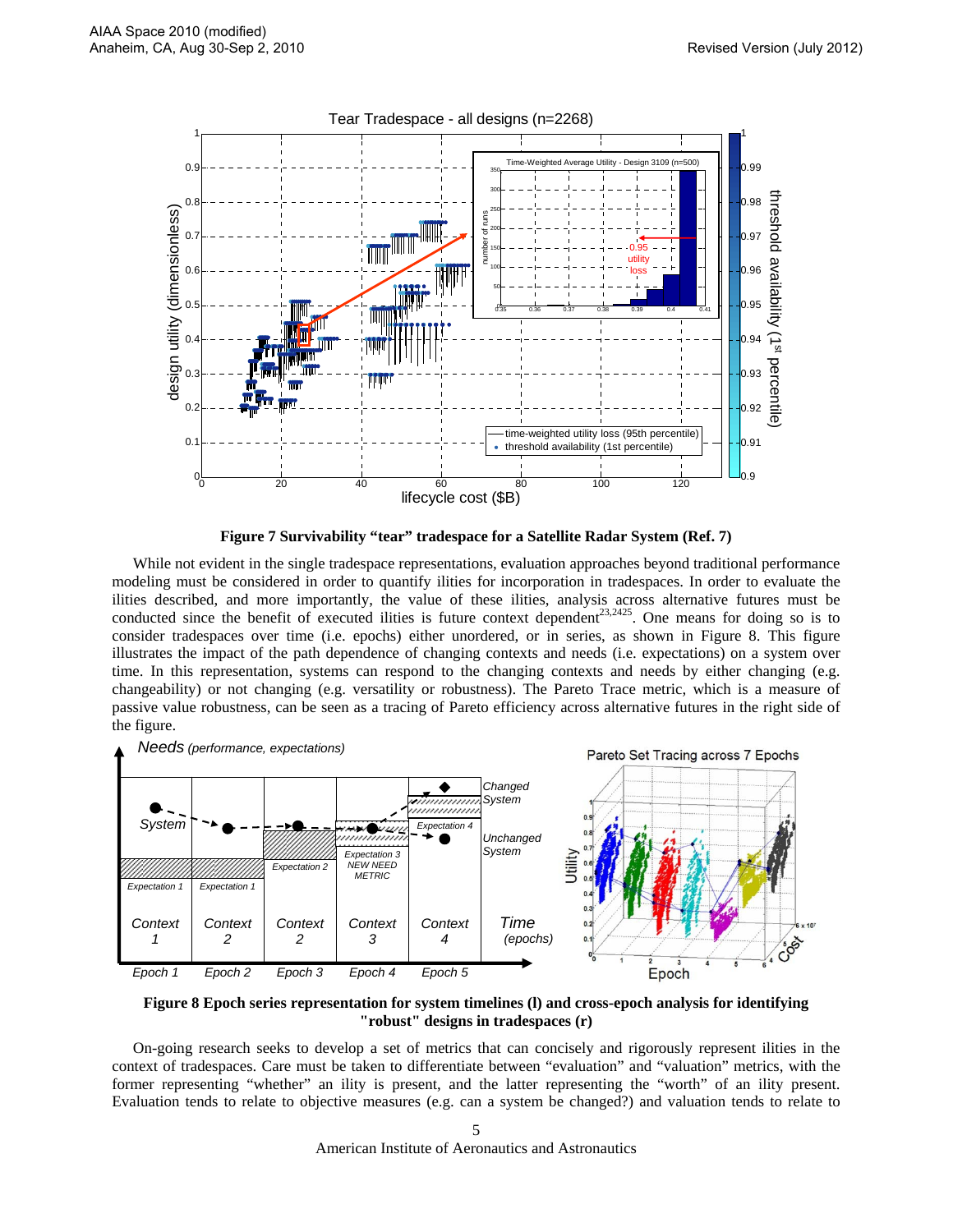subjective measures (e.g. how useful is the result of the change?). Table 1 below provides a list of ility-related metrics that have been developed for use in tradespace exploration and analysis. Work has been done to varying degrees to incorporate survivability<sup>26</sup>, evolvability<sup>27</sup>, changeability<sup>12,29</sup> (including scalability, modifiability, flexibility, and adaptability), modularity<sup>28</sup>, and robustness<sup>12,29</sup> in tradespace exploration.

| <b>Value Aspect</b>           | Acronym        | <b>Stands For</b>                                                                                                | <b>Definition</b>                                                                                                             |  |
|-------------------------------|----------------|------------------------------------------------------------------------------------------------------------------|-------------------------------------------------------------------------------------------------------------------------------|--|
| Robustness via "no<br>change" | <b>NPT</b>     | Normalized Pareto Trace                                                                                          | % epochs for which design is Pareto<br>efficient in utility/cost                                                              |  |
| Robustness via "no<br>change" | fNPT           | <b>Fuzzy Normalized Pareto</b><br>Trace                                                                          | Above, with margin from Pareto front<br>allowed                                                                               |  |
| Robustness via<br>"change"    | eNPT,<br>efNPT | Above, considering the design's end state<br>Effective (Fuzzy) Normalized<br>Pareto Trace<br>after transitioning |                                                                                                                               |  |
| "Value" gap                   | <b>FPN</b>     | <b>Fuzzy Pareto Number</b>                                                                                       | % margin needed to include design in the<br>fuzzy Pareto front                                                                |  |
| "Value" of a change           | <b>FPS</b>     | <b>Fuzzy Pareto Shift</b>                                                                                        | Difference in FPN before and after<br>transition                                                                              |  |
| "Value" of a change           | ARI            | Available Rank Increase                                                                                          | # of designs able to be passed in utility via<br>best possible change                                                         |  |
| Degree of<br>changeability    | <b>OD</b>      | Outdegree                                                                                                        | # outgoing transition arcs from a design                                                                                      |  |
| Degree of<br>changeability    | <b>FOD</b>     | <b>Filtered Outdegree</b>                                                                                        | Above, considering only arcs below a<br>chosen cost threshold                                                                 |  |
| Survivability                 | <b>TWAUL</b>   | Time-weighted Average<br><b>Utility Loss</b>                                                                     | Measure of central tendency of value losses<br>over time for a design, as a result of<br>experienced disturbances             |  |
| Survivability                 | AT             | Threshold Availability                                                                                           | % of lifetime for which design delivers<br>utility above minimum acceptable levels<br>before, during, and after a disturbance |  |

**Table 1 Example ility-related metrics for tradespaces (based on Ref. 30)**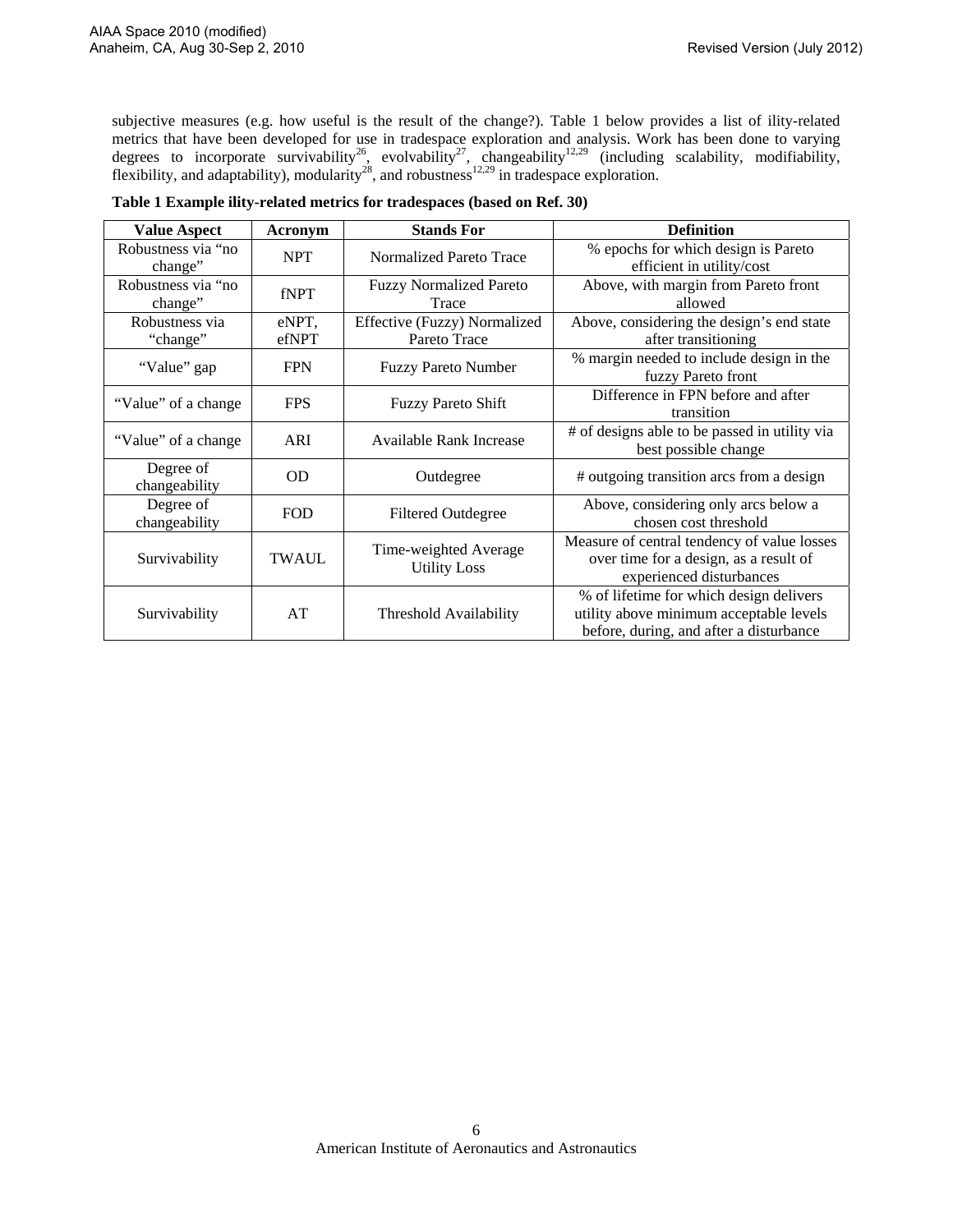## **III. Structured Procedures for Tradespace Exploration**

Parallel to the research contributions through case applications, there was an on-going effort to encapsulate tradespace exploration knowledge into a more formalized approach. Called the "Responsive Systems Comparison Method" (RSC), the method ties together insights from a decade of tradespace exploration research, including newer dynamic advancements, into a series of processes.<sup>9,32</sup> Given the generation of a large set of tradespace data, encapsulating a repeatable approach to generating insights, knowledge, and trust from the overall method became necessary.

In the course of tradespace exploration, both decision makers and analysts will have a series of practical questions that will be answered using this data. Emerging through the course of ten years of tradespace exploration studies, question-driven approach has shown to be a useful construct for structuring the exploration process.

When considering high-level decision makers who will make critical decisions concerning large, complex systems, the following questions provide a starting point for organizing the tradespace exploration effort:

- 1. Can we find good value designs?
- 2. What are the strengths and weaknesses of selected designs?
- 3. Are lower cost designs feasible? What compromises are needed to lower costs?
- 4. What about time and change?
- 5. What about uncertainty?

 $\overline{a}$ 

6. How can detailed design development be initiated in ways that maximize the chance of program success?

Procedures for answering these questions have been developed both "top down" by tradespace experts and "bottom up" by interacting with decision makers at various levels, leveraging how they think about the designs in the tradespace. These procedures have been refined through the case studies cited in this paper and Ref. 1. Considering the role of both designers and decision makers as "humans in the loop," the result is a set of suggested procedures that, while not overly prescriptive, guide the tradespace exploration analyst attempting to answer practical questions. The important application of supporting multiple stakeholder negotiations is explored in a separate paper.<sup>31</sup> Use of the procedures will be shown not only to quickly recreate the lessons of prior tradespace exploration work, but also to provide emergent knowledge not found in earlier ad-hoc explorations of tradespaces.

The starting point for following any of the procedures is with a tradespace database that has been populated using MATE or a similar method, as shown in Fig. 1. The relationships among the data in the database will be interrogated and explored using computational and graphical tools.\* The tools used in this paper are summarized in Table 2 and Table 3.

| <b>Name</b>              | <b>Function</b>                                                                                                                                         |
|--------------------------|---------------------------------------------------------------------------------------------------------------------------------------------------------|
| Pareto Calculator        | Find the Pareto front on any plot. Multi-dimensional Pareto capability also useful.                                                                     |
| Preference Input         | Ability to accept changes in the Worst and Best values, and the Weights, for Attributes. Also ability<br>to change the utility curves.                  |
| Preference<br>Calculator | Ability to recalculate the single- and multi-attribute utilities using the new preferences, and use them<br>as the basis for all of the above displays. |

| <b>Table 2. Input and Calculation Tools</b> |  |  |  |
|---------------------------------------------|--|--|--|
|---------------------------------------------|--|--|--|

<sup>\*</sup> For clarity, the tools will be referred to as if they were implemented as computer programs or macros, but no specific implementation will be assumed. Almost all of the tools could be implemented using an Excel® spreadsheet simply by creating a custom plot with the information desired each time the tool is needed. The particular tools used in this research were built using MATLAB® by The MathWorks™.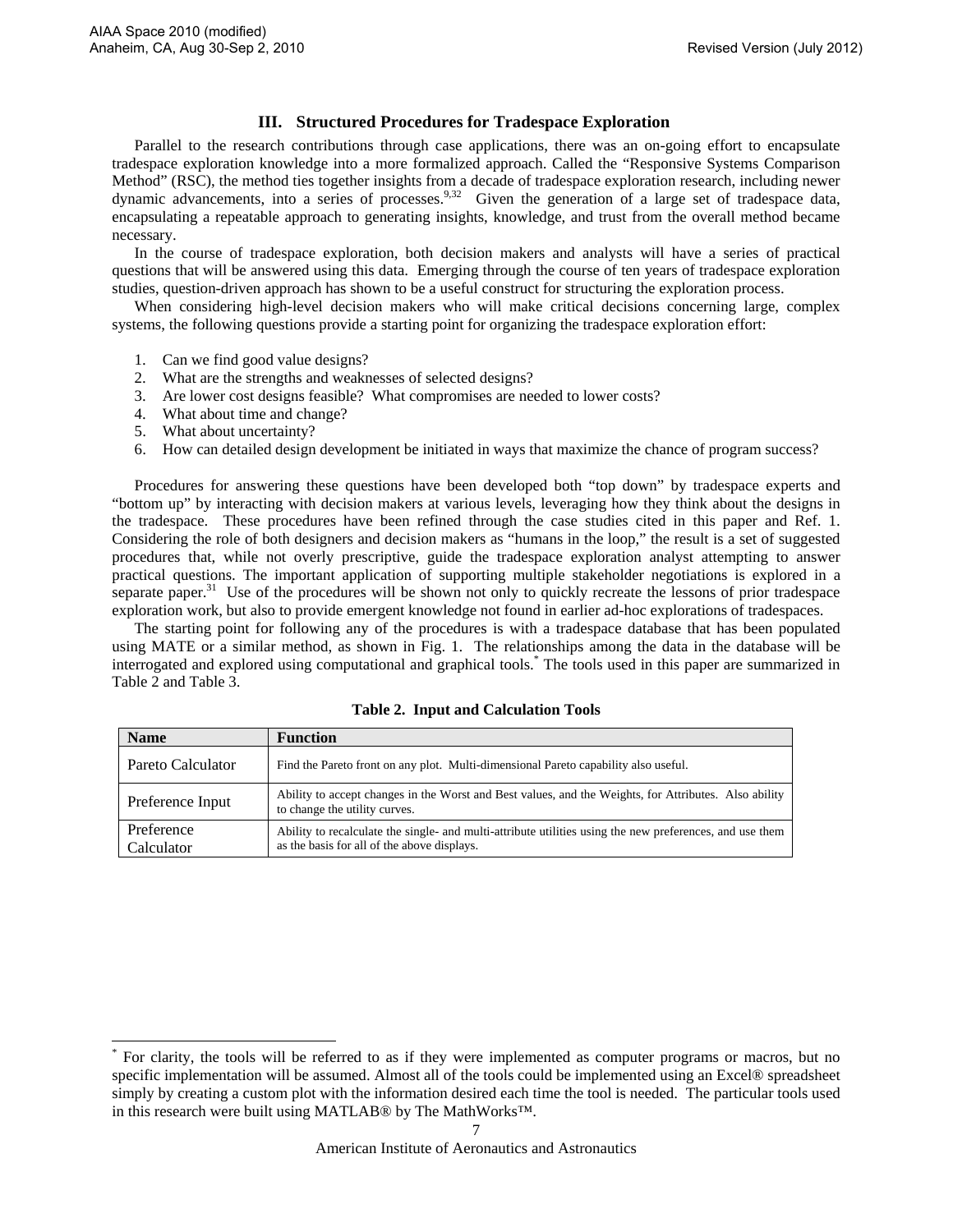| <b>Name</b>                       | <b>Function</b>                                                                                                                               |
|-----------------------------------|-----------------------------------------------------------------------------------------------------------------------------------------------|
| Tradespace Plot                   | Plot single- or multi-attribute utilities versus cost. Use color to represent a third dimension (e.g.,<br>design vector values).              |
| Strength/Weakness<br><b>Plots</b> | Multiple plots showing physical attributes and their associated utilities, against cost or other factors.<br>Use color for a third dimension. |
| <b>Sensitivity Plots</b>          | Multiple plots showing sensitivities of one factor to another (e.g., attributes to design vector values).                                     |
| Design Definition                 | Ability to pick a point on any of the above plots and find out what design it is associated with.                                             |
| <b>Favorites List</b>             | List of favored designs, with key information and a symbol or icon. Display these designs on all<br>plots using their special symbol.         |
| <b>Comparison Table</b>           | Display and compare the physical characteristics (design vector values) and performance (attributes<br>and utilities) of selected designs.    |
| Era Viewer                        | Multiple plots showing a tradespace under a variety of conditions (epochs) that together represent a<br>scenario for changes over time.       |
| Era Animator                      | Animation of the era; a single plot that shifts as conditions change across epochs.                                                           |

#### **Table 3. Display Tools**

Before a tradespace exploration exercise can begin, the tradespace database needs to be created. During the exploration, the explorer needs ready access to the key concepts being considered, including definitions of what is considered "good value," and what is meant by "designs." These concepts were defined in the course of generating the tradespace data and are reflected by the mission concept, the attributes and the design vector. Illustrations defining these key tradespace input definitions should be printed, or displayed in some other manner, so that they can be readily referenced during the exploration activity. Important definitions include:

- 1. a simple definition and graphic of the mission concept,
- 2. a list of the stakeholder attributes, with units, best desired and worst acceptable values, and swing weights. If there is more than one stakeholder, the attributes for each stakeholder need to be separately defined, with a clear description of each stakeholder's name and value proposition, and
- 3. a list of the design variables that define the design vector, along with their enumeration, definitions (particularly if they are binary or listed-choice variables), and sampling strategy used to populate database.

## **A. Case Study Systems**

The procedures will be illustrated using case studies of existing aerospace system tradespace databases: a constellation of Satellite Radar System vehicles  $(SRS<sup>32</sup>)$ , a single-vehicle atmospheric research satellite  $(X-TOS<sup>33</sup>)$ , and an orbital transfer vehicle ( $SpaceTug<sup>34</sup>$ ). These systems are briefly described here; more detail is available in the references.

X-TOS (Terrestrial Observer Satellite X) is a single-satellite science-based mission, with three instruments, that makes direct in situ measurements of Earth's neutral atmospheric density. The stakeholder (an atmospheric physicist) cares about the data collected, which is characterized by five attributes: the lowest altitude at which data is sampled, the data lifespan, the time spent near the equator, the diversity of latitudes sampled, and the data latency (time from data collection to delivery). These attributes will be used to calculate a single attribute utility (SAU) - converted to a scale of 0 for the worst acceptable value to 1 for the best desired, (not necessarily linearly) and aggregated (combined, taking the weights into account). The result is a measure of overall "goodness" to the stakeholder referred to as a multi-attribute utility (MAU). The X-TOS design variables are the orbital parameters, including apogee, perigee, and inclination, and five of the basic spacecraft parameters – antenna gain, communication system, propulsion, power, and delta-V (how much the satellite can maneuver once it is in orbit).

The Satellite Radar System (SRS) is a constellation of multiple identical radar-equipped satellites designed to provide global, all-weather tracking and imaging for a variety of stakeholders under a variety of conditions. SRS has a total of 12 attributes, which various stakeholders care about to differing degrees, and 16 design variables covering orbital and spacecraft design parameters. SRS's multiple stakeholders, long projected lifetime, and multiple potential missions made it particularly appropriate for studying the effects of changing contexts and stakeholder needs.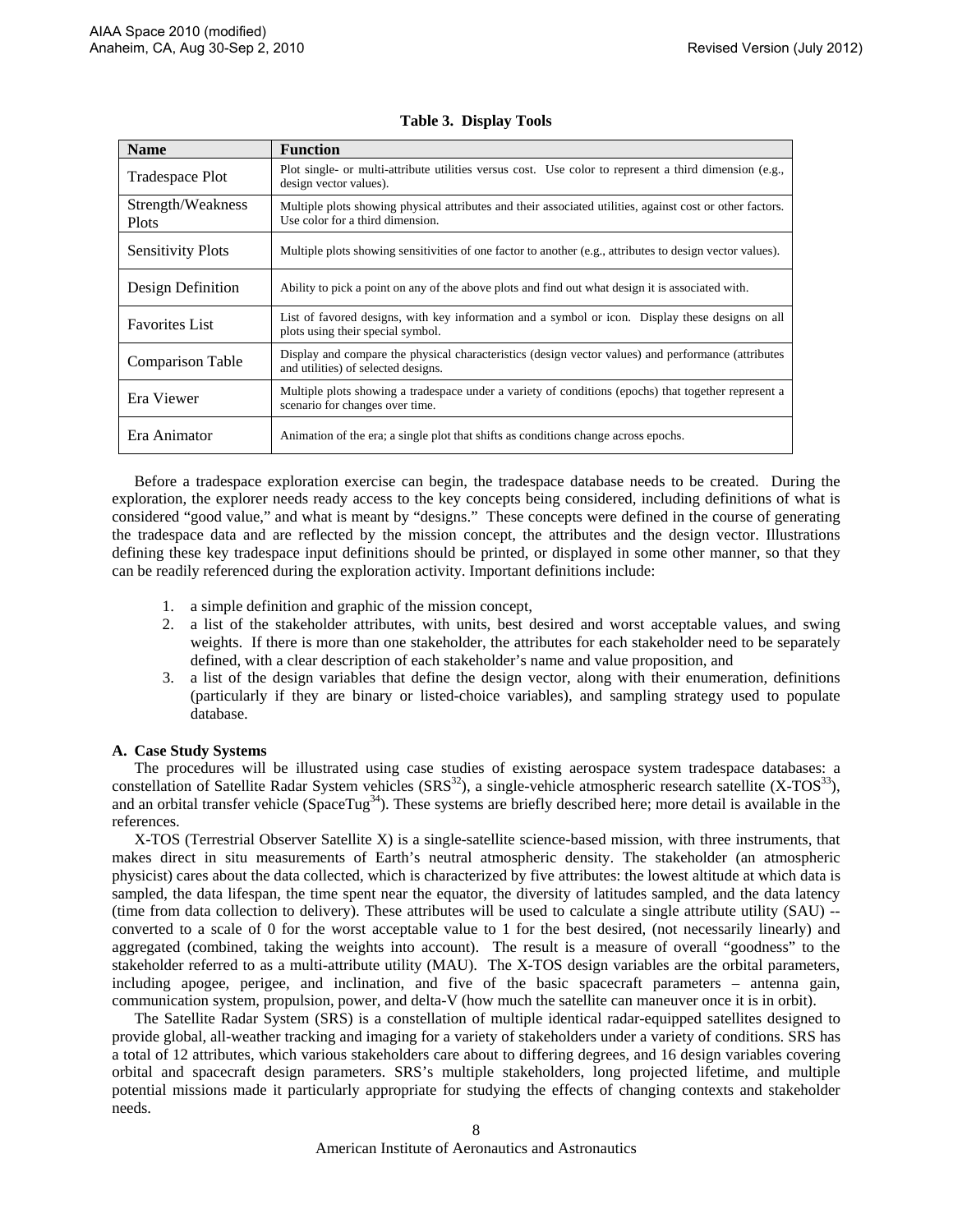included fuel load, propulsion type, and equipment payload carried. This simple system was ideal for studies that involved customized models or customized graphical presentation types.

#### **B. Decision Maker Questions**

This section will provide a suggested procedure to answer each question using the database and tools. The procedure will not be explained in depth, but will be



**Figure 9. X-TOS tradespace initial exploration** 

illustrated through one or more of the case studies. The early steps will be given as a fixed procedure that we have found it helpful to follow, while later steps are more situation-dependent and will be discussed without a rigid procedure.

## *1. Can we find good value designs?*

For a given stakeholder, the plot of that stakeholder's Multi-attribute Utility (MAU) versus cost provides the starting point for answering this question. Figure 9 illustrates MAU versus cost for the X-TOS example system. MAU is on the y-axis, with higher utility designs higher up the plot; cost is on the x-axis, with higher costs to the right. Each point on the plot represents an analyzed design. More desirable (higher utility, lower cost) designs are therefore on the upper-left boundary of the "cloud" of possible designs; this is the Pareto front.

# *Procedure for this addressing this question:*

First identify what good value designs might look like:

• Find a few attractive (high utility and/or low cost) points and list their design vector values to understand the physical designs they represent.

Next, get an understanding of the utility versus cost tradeoff(s):

- Pick out or calculate the Pareto front of the MAU versus cost tradespace.
- List the design vector values and attributes of the designs on the front, from low-utility/low-cost to highutility/high-cost.
- Group by families of similar designs, which share many design vector values (if possible). Find factors that change along the front to understand the major utility versus cost trades.

Begin to understand the details:

- Look in detail at the utility/cost patterns on the Pareto front.
- Look at changes in the individual attributes along the front.
- Try to understand the "why" of the trades. Interpretation may involve subject matter expertise not inherent in the tradespace data.
- Start asking questions that will lead to further explorations.

Things to watch out for:

- In order to effectively explore, trust must be developed in the model and the tradespace representation, which is built through questioning what is seen on the tradespace. "Gut-checking" should be done through relating the tradespace data to expected physical system (design vector values) to performance (attributes) relationships of the systems. Disagreements between data and expectations should be reconciled with those knowledgeable of how the tradespace data was generated.
- Conversely, avoid anchoring on the first couple of designs investigated. These designs are a starting point for further exploration, not the final solutions.
- Do not assume the Pareto front contains all of the good designs. Other stakeholders or other contexts may favor designs not on the current front.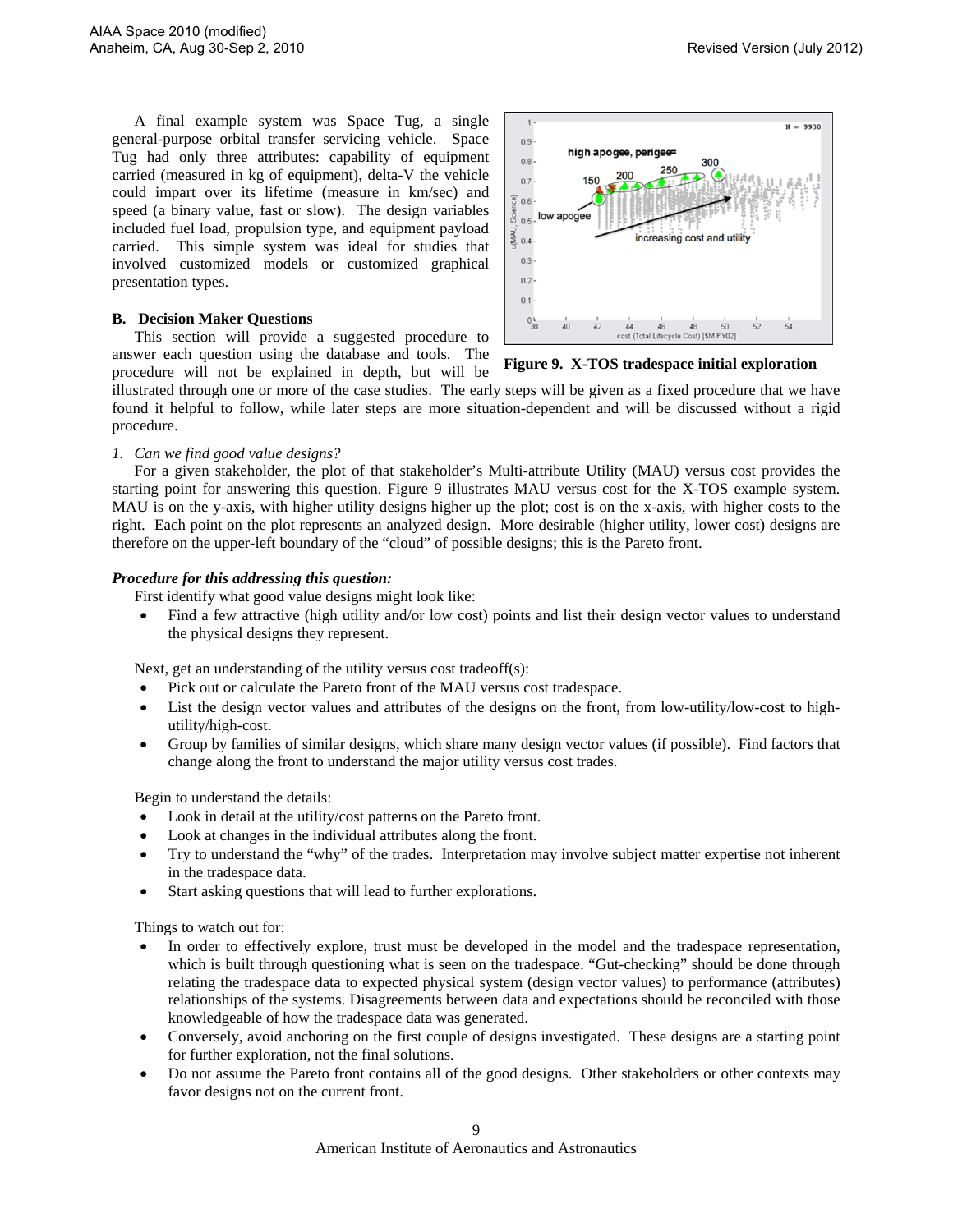vehicles with a high delta-V and conventional choices of power and propulsion systems. The trade to move along the Pareto front was to move to higher perigee, which produced longer system lifetime at the expense of low altitude data.

## *2. What are the strengths and weaknesses of selected designs?*

This question is most meaningfully answered by looking at the calculated attributes of the selected designs, and comparing them to the desired range of attributes specified by the stakeholder. In the previous step, this data may have been



**Figure 10. Min. Data Altitude attribute and its utility versus cost** 

tabulated to some degree, but a graphical representation reveals even more information.

Figure 10 illustrates a good form for such a graphical display. The figure has two stacked plots, with the lower showing one attribute ("Min. Data Altitude") plotted against cost. The upper plot is an optional but useful display of the corresponding single attribute utility (SAU) versus cost, which presents the data in a normalized, filtered<sup>\*</sup> form (0 to 1, where 1 is good). The entire tradespace is shown (grey points); several picked designs (red triangles), and the set of designs in the MAU versus cost Pareto front (green smaller triangles). The stakeholder-specified worst (red line, SAU=0) and best (green line, SAU=1) values for the attribute are shown on the lower plot. The strength of this representation is that it shows the range of values and costs that are achieved in the tradespace; the placement of the favored designs within this range; the attribute acceptability limits; and how the attribute values translate into stakeholder utility all on one plot. This representation allows for greater contextual understanding for "strengths and weaknesses" than either an attribute value or a utility number alone.

# *Procedure for this addressing this question:*

For a quick look at the strengths and weaknesses of some designs:

 Tabulate the attribute values of the favored designs and the corresponding SAUs, and note their strengths and weaknesses relative to both the acceptable bounds for the attribute and the values achievable from other designs.

For an understanding of the other options in the tradespace:

- From the above plots, observe and tabulate the ranges of each attribute achievable from all designs in the tradespace.
- Observe and tabulate the ranges of the attributes achievable considering only favored or Pareto front designs. Determine if the value of each attribute is sensitive to choice between favored or Pareto front designs.

Things to watch out for:

 $\overline{a}$ 

- Strengths and weaknesses are relative to the tradespace evaluated, not absolute.
- Performance in the attributes may be coupled, perhaps antagonistic, where improving one may make another worse, so one may not be able to find "weak" attributes and find an alternative that improves on these. Tradeoffs likely will be needed; however these tradeoffs could inspire new designs to be evaluated.

<sup>\*</sup> The filter is the acceptability range for the attribute. Attribute values at the "worst" acceptable level receive a 0, while attribute values at or above the "best" desired level receive a 1. A single attribute utility function maps the attribute values in between these values. Attribute values below the worst acceptable value are deemed infeasible and excluded.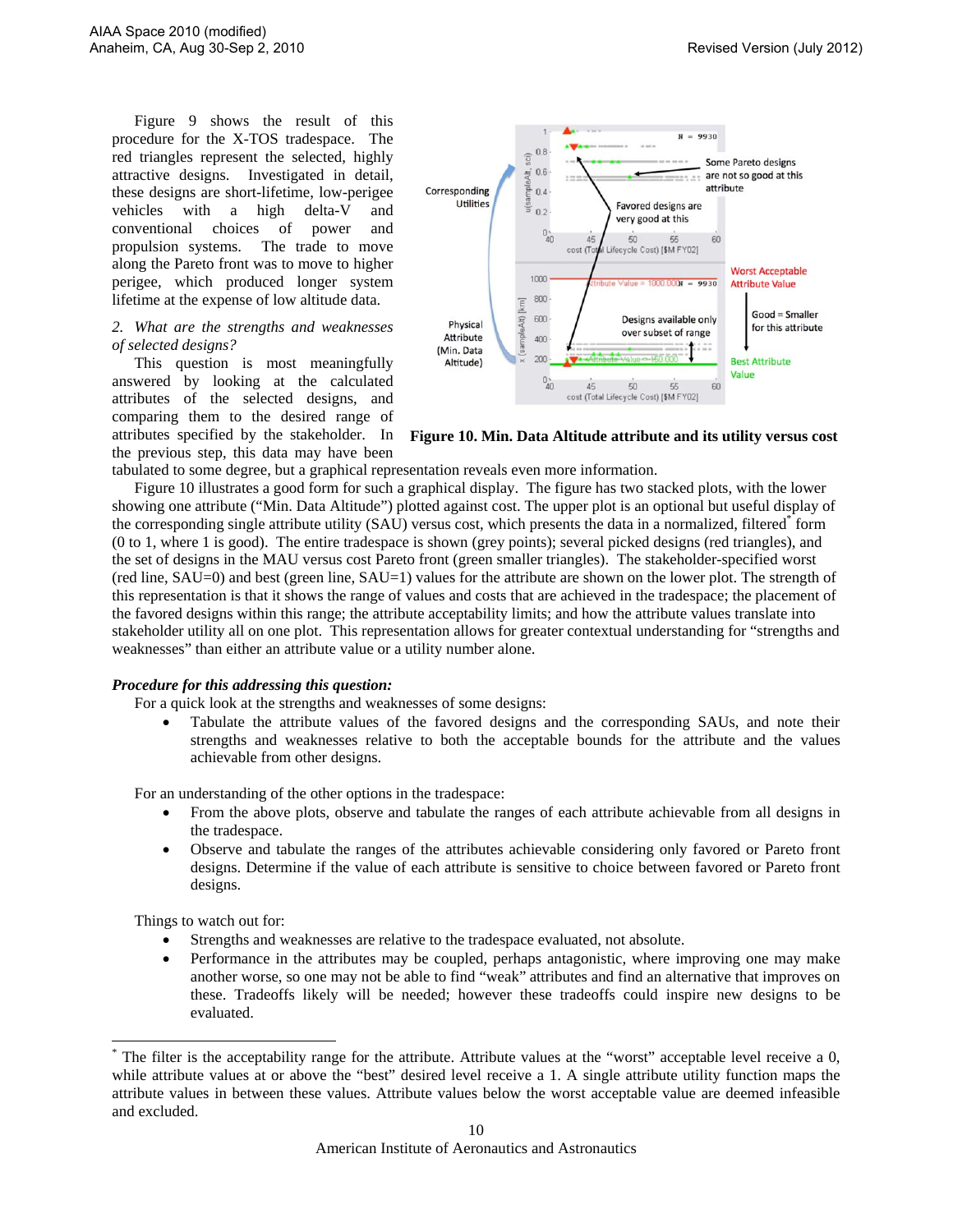### *3. Are lower cost designs feasible?*

Often, having chosen a technical approach to a problem, one is confronted with a request to provide similar capability for less money. On the tradespace, costs can be rationally minimized by selecting designs from the existing Pareto set that are lower cost and lower utility. If this is not sufficient, one may be able to expand the tradespace to include more low-cost designs. This expansion may be accomplished by either relaxing the worst acceptable value of attributes (equivalent to relaxing attribute requirements) or adding more designs to the design space under consideration, or both.

The X-TOS system provides a simple example of the first strategy. Figure 9 shows the families of designs on the Pareto front. The low perigee designs provide only slightly lower utility than higher perigee designs, at very close to the lowest cost in the tradespace, so simply selecting the "knee" design is a sound cost minimizing strategy in this case. There are several low apogee designs that are even cheaper, although in this case one should be wary – the designs are only very marginally cheaper, a result that is probably not significant given the low fidelity and uncertainty of the cost calculations.

The next step is to consider if stakeholder-specified bounds on the attributes are over-constraining the tradespace and excluding more economical designs. The SRS system provides a good example. For a particular stakeholder, the tradespace was found to have a relatively low "yield" – the fraction of the total designs considered that appears on the tradespace. The discarded designs had unacceptable MAU values, as they failed to deliver attributes in the acceptable ranges specified by the stakeholder. In particular, low cost designs were absent from the tradespace. Assessing the attributes using the techniques of section B.2 above, two attributes are found to be eliminating cheaper designs from consideration. Figure 11 shows that the attribute "Minimum Detectable Velocity" (MDV) excludes designs with small antennas (that are cheaper); the attribute "Target Acquisition Time" (TAT) excludes system designs with fewer than 10 satellites (also cheaper). If the stakeholder concurs, it may be possible to relax the limits of these attributes to achieve lower cost alternatives. In the figure, the points are colored by the most affected design variable, aiding the identification of which design feature led to alternatives being eliminated.

The final strategy for finding lower cost designs is to expand the design space. If the attribute ranges are not restricting the tradespace, and lower cost designs are not part of the original tradespace enumeration, these designs possibly can be added to the design vector and their performance calculated, if one has access to the original tradespace data-generating models. Evaluation of new alternatives requires at least a partial re-running of the design vector to attribute calculation models. In the SRS example, if one relaxes the restrictive attribute constraints further, one might consider systems with even fewer satellites and/or even smaller antennas. One would have to add these design variable values to the design vector and re-run the model.

#### *Procedure for this addressing this question:*

First, find economical designs on the current Pareto front (where "economical" is specified by stakeholders)

Determine if attribute acceptability ranges are excluding low cost designs:

- Use yield numbers and attribute versus cost plots to check for excluded designs.
- Experimentally relax an attribute limit, and re-plot the MAU versus cost tradespace to include the new designs allowed.
- Pick and assess new candidate designs, tabulating these designs noting the relaxed constraint.
- Repeat as needed.



**Figure 11 Attribute versus cost plots with limits included show designs eliminated from the tradespace**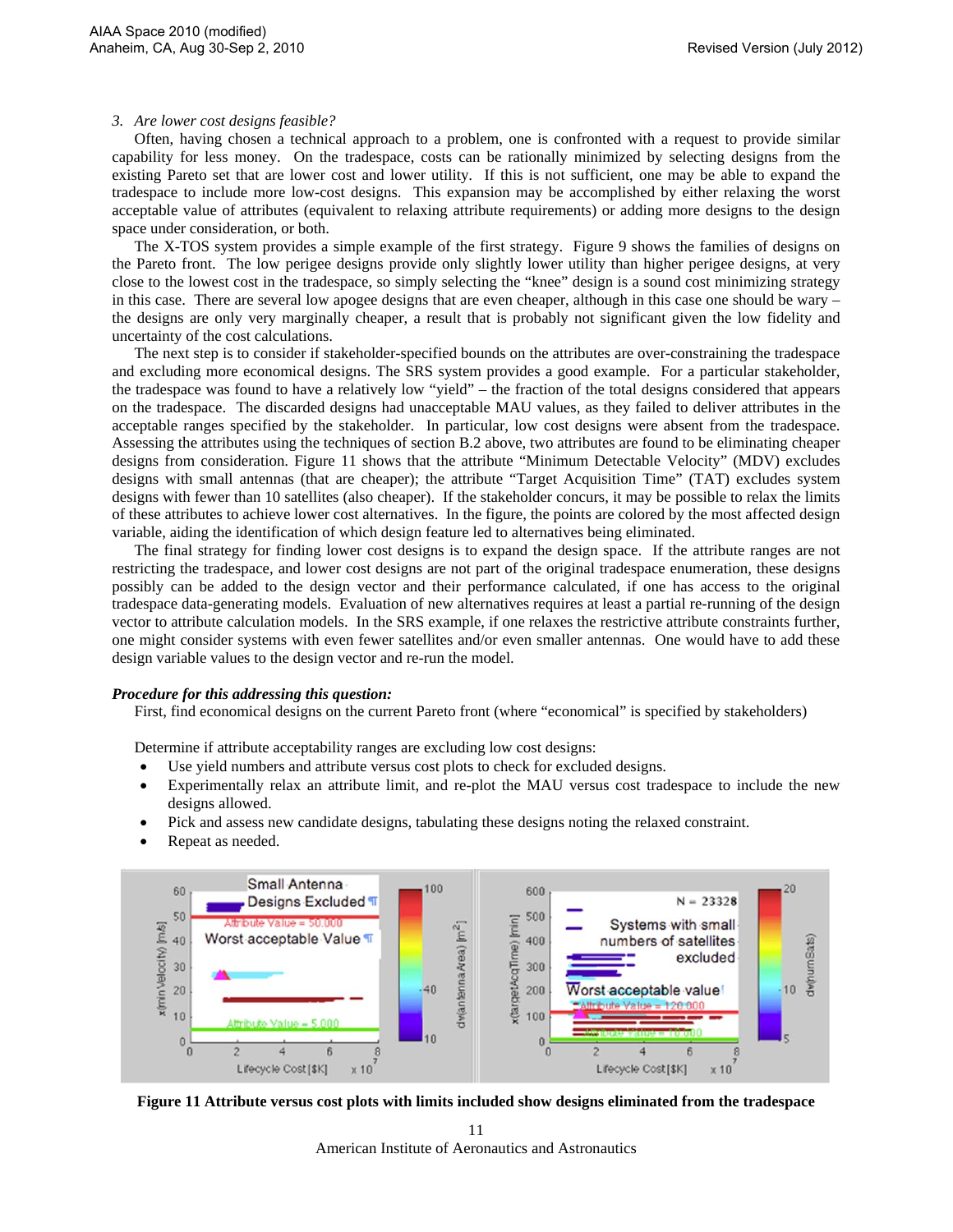Expand the design space to include more low-cost designs:

Add lower-cost alternatives to the design vector; recalculate tradespace.

If the expanded tradespace is substantially different than the old one (i.e. new Pareto front, new trades):

Reassess tradespace from the beginning.

Things to watch out for:

- On the Pareto front, the utility versus cost tradeoffs can be made only by the affected stakeholders.
- Beware of "cliffs" at the low-cost end of the Pareto front radical changes in designs and/or steep drops in utility with very little cost savings.
- "Small" utility differences may not be small in the mind of the affected stakeholder; it is important to show the attribute differences to the stakeholder to determine if "small" utility differences are meaningful.
- Decisions to relax attribute acceptability ranges can only be made by the affected stakeholders.

#### *4. What about time and change?*

The basic conceptual approach for gaining insight into time and change in a tradespace is through using Epoch-<br>Era Analysis.<sup>13,14</sup> From a tradespace point of view, imposed contextual or need changes are modeled by From a tradespace point of view, imposed contextual or need changes are modeled by recalculating the tradespace under the new conditions. Each distinct set of stakeholder needs and external conditions considered is referred to as an *epoch*. A set of epochs considered in a time-ordered sequence forms an *era*.

Given a set of tradespaces, one calculated for each epoch, visualizations can help to understand the effects of changing contexts and needs. For example, the shape of the basic MAU versus cost tradespace may change, or the relative performance of favored designs and the designs on the Pareto front may change. All of this can be tracked visually by observing differences between the tradespaces. One approach to help identify differences between tradespaces in the shift from one epoch to another is to use animation for the transition. Unless the impact on utility and cost in reality is a smooth and gradual transition from one state to another, this animation does not represent anything real, but it is a useful way to engage the human visual perception ability for identifying differences.

Another technique for understanding the impact of change, especially across large numbers of unordered epochs, is through calculating multi-epoch metrics.<sup>9</sup> The Pareto Trace is a multi-epoch metric defined as the number of times, across all epochs considered, that a design appears on the Pareto front. A variant on the Pareto trace is to count designs that are "close" to the Pareto front, a *Fuzzy Pareto Trace*. We define a *K-percent fuzzy Pareto front* as including all designs within both *K* percent of the total cost range, and *K* percent of the total utility range, of a Pareto front design. Another simple metric that should be considered is the fraction of acceptable designs (the *Yield*) found in each epoch. Low yields indicate difficult conditions or demanding needs; epochs with these characteristics may require extra attention.

Figure 12 illustrates a simple case of an epoch shift. In this example, the stakeholder's needs have changed for the X-TOS system, with greater emphasis placed on low altitude data. The initial epoch (the previous example tradespace) has a region of cost-utility tradeoff. The second epoch has a single optimum design. More expensive designs actually have lower utility than the design on the "knee." An immediate question is how previously favored designs fare across the change in needs. One favored design (red triangle) appears "optimal" in the second epoch, dominating all other designs. In this case the previously selected design is robust in utility to the changed needs.



**Figure 12. Change in tradespace with change in stakeholder needs** 

American Institute of Aeronautics and Astronautics 12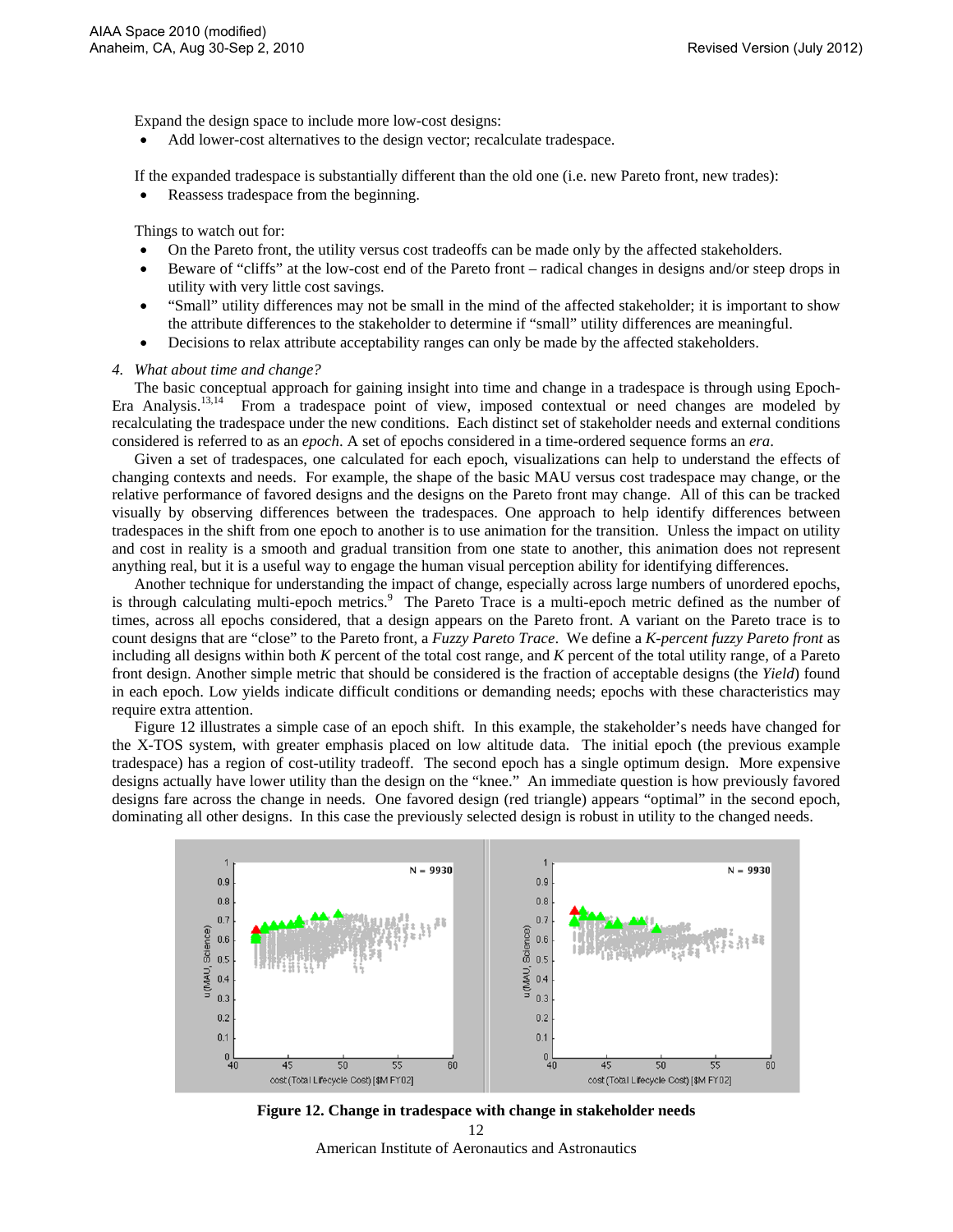#### *Procedure for this addressing this question:*

Define epochs, which are periods of time characterized by static stakeholder needs and contexts:

- Define stakeholder needs, expressed as utility functions with ranges and weights for the attributes.
- Define context conditions, expressed as constraints and constants in the model.
- Run the model and store the tradespace for each epoch.

Use multi-epoch metrics to find identify promising designs and directions for further investigation:

- Use Pareto Trace and Fuzzy Pareto Trace to find designs that perform well (or at least adequately) over a wide variety of conditions.
- Use the Yield of each epoch to identify "difficult" epochs for further study.

Iterate as needed with new favored designs and/or new epochs for study.

Define an era, a time-ordered series of epochs for study:

- Compare the apparent structure of the tradespace across the different epochs.
- Compare the performance of favored designs in different epochs.

Use techniques, as necessary, to understand the differences (utility, cost, attributes, etc.) from one epoch to another in the era:

- Use color to find design variables and/or attributes whose effects or contributions to the overall utility change.
- Use animation (from one epoch to the next) to help visually identify these changes.

Things to watch out for:

 Choose epochs and eras wisely, as indiscriminate specifying of many epochs will result in excessively large databases. Sparse sampling of potential epochs can be done, along with probability weighting of likely epochs.<sup>35</sup>

*5. What about uncertainty?* 

Addressing this question is an area of active tradespace research and therefore suggestions in this section are still preliminary. However, current tradespace exploration capabilities can be used to shed some light on several forms of uncertainty.

First, the tradespace intrinsically contains a large amount of information on the sensitivity of the attributes to the design variables. An example of the use of this knowledge of sensitivities to understand uncertainty issues is presented in Fig. 9. This plot shows a tradespace for the Space Tug system, with designs differentiated only by fuel load connected by lines. The figure is useful for understanding the non-linear effects of adding fuel to an otherwise identical vehicle. The figure can also be used to infer the effects of uncertainties in the fuel load, propulsion system



**Figure 13. Sensitivity studies give insight into uncertainty issues** 

efficiency, and performance modeling. For heavily-fuelloaded vehicles, uncertainties may cause drastic increases in costs, indicating this is a major risk factor. For lightly loaded vehicles, on the other hand, uncertainties in the use of the much smaller fuel load may have wide effects on stakeholder satisfaction; fortunately in this region of the tradespace extra fuel may be added as insurance at very little cost. The uncertainty effects can be identified on the "upside" as well; improved propulsion system performance may save a lot of money on one end of the spectrum, and result in much greater stakeholder satisfaction on the other.

13 A more general approach to uncertainty involves looking at sensitivities to many modeled parameters, not just the design vector elements and attributes. This approach, in general, requires modification and re-running of the tradespace model. In order to understand the effects of changes in defined sets of stakeholder needs, context effects, or modeling relations, these can be altered and the model recalculated. Practically speaking from a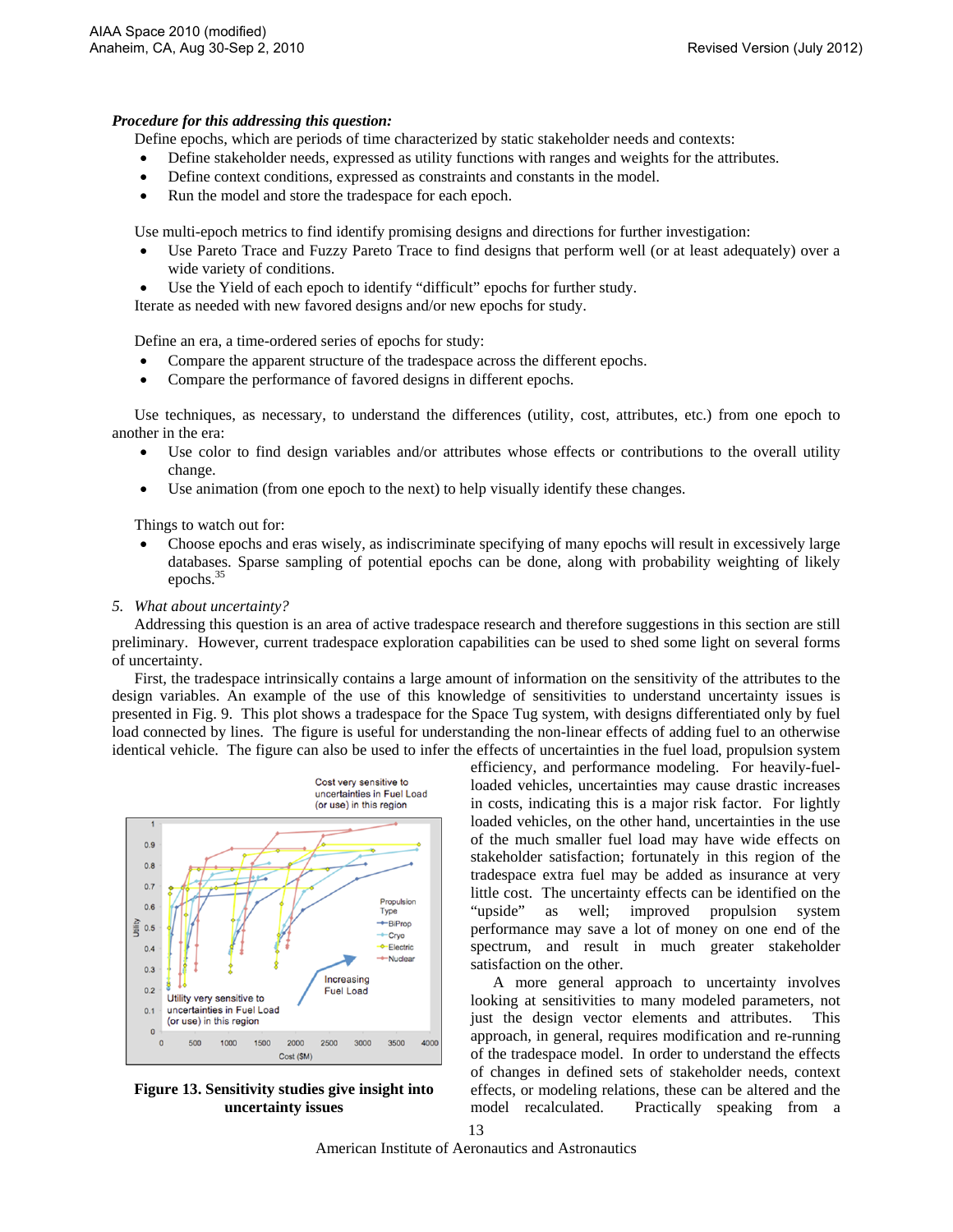tradespace exploration point of view, this approach may look similar to the Epoch-Era Analysis used for time and change in the previous section. In fact, the changes in context and stakeholder needs discussed in the previous section can be thought of as a subset of possible uncertainties that could be studied in a similar manner.

Uncertainties can be studied even more generally by assigning a range and statistical distribution to many factors in the analysis, and performing a Monte Carlo analysis using the tradespace mode. $l^{35}$  Monte Carlo analysis generates an extremely large amount of data if the whole tradespace were modeled statistically, since the analysis requires a generation of tradespace data for each sampling of an uncertain parameter, possibly increasing the dataset size by many orders of magnitude. A more modest approach is shown in Fig. 10, where six representative Space Tug designs are selected for investigation. A full Monte Carlo analysis is performed on these six designs,



**Figure 14. Monte Carlo simulation of general uncertainty in the Space Tug tradespace** 

varying all uncertain model parameters over reasonable but wide ranges. The results are plotted as a "cloud" of possible locations for each design, showing the effects of different values for uncertain factors in the model.

#### *No detailed procedure is yet proposed for answering this question, but possible approaches include:*

- Understand the sensitivity information already available in the tradespace. Uncertainty in sensitive factors may indicate areas risk.
- Use Epoch-Era Analysis to understand uncertainties due to discrete changes in contexts and needs.
- Use Monte Carlo analysis to understand the general uncertainty in performance of a *subset* of designs.

### *6. How can detailed design development be initiated in ways that maximize the chance of program success?*

Presently, this question can only be answered at the level of expert opinion. The holistic answer is that the overall knowledge generated during tradespace exploration activities should help program managers and technical leaders better understand the system they are trying to develop. More specifically, tradespace exploration appears to have promise in addressing critical known program planning issues, including:

- *Picking good projects.* At the most basic level, tradespace exploration shows what is possible and practical in terms of tradeoffs and costs. Projects focused on creating something approaching the "favored" design on tradespaces are more likely to succeed than those aiming for an arbitrary set of requirements, which may correspond to a dominated, or even empty, region of the tradespace.
- *Specifying good requirements*. Prior to defining requirements, utility metrics and attributes with acceptability ranges are used in tradespace exploration to allow for simultaneous consideration of many alternatives. Gaining an understanding of attribute sensitivities and the effects of attribute bounds might avoid the creation of "bad" requirements that unnecessarily restrict the tradespace. Tradespace knowledge would also focus requirements on attainable systems, avoiding requirements that are excessively costly or physically difficult to meet. On the opportunity side, this knowledge can help set higher stretch goals in areas where capability is available that exceeds the current needs (or imaginations) of the stakeholders.
- *Understanding risk areas*. Tradespace exploration as defined in this paper lacks a formal procedure for risk assessment, but the tradespace has relevant information related to its consideration. Sensitivity information reveals design variables that will have the most impact on cost and utility, and attributes that will be the most difficult to achieve. Exploration often reveals difficult trades of one attribute for another that must be resolved. Epoch-Era Analyses can be used to identify the impacts of changes in future contexts or needs, including designs that are insensitive to such changes. These insights can be used as input into any risk mitigation plan.
- *Understanding alternatives*. Given that risks may threaten the success of the project, it is useful to understand ahead of time the options that are available to respond to these threats. Knowing available alternate designs, including their strengths and weaknesses, and the advantages and necessary compromises in switching between alternatives is valuable information for creating contingency (or expansion) plans.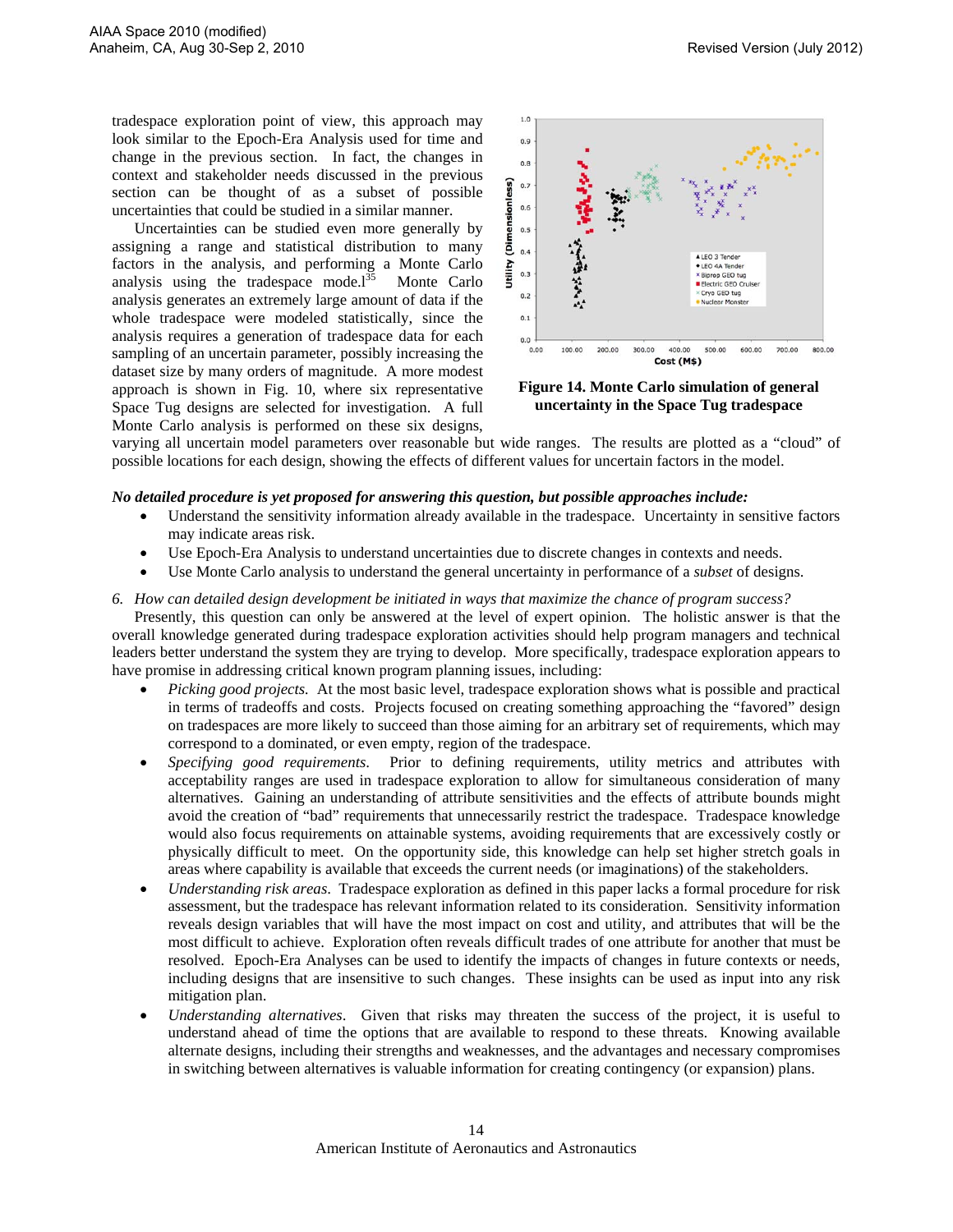-

# **IV. Discussion**

A series of tradespace exploration research efforts from 1999 to 2004 resulted in a proposed new approach for considering potential system solutions in the conceptual design phase.<sup>1</sup> This new approach, the "tradespace exploration paradigm" was depicted in contrast to the "classical paradigm" in that it sought to minimize the premature application of constraints, both on the potential solution systems and on the potential expectations of stakeholders. Putting off focus on "point designs," this new paradigm sought to take a "value-centric" approach where alternatives are evaluated in terms of stakeholder-defined metrics, rather than designer determined metrics, thereby creating a proxy "voice" for the stakeholders during generation, evaluation, and, ultimately, selection of alternatives. Early works on Multi-Attribute Tradespace Exploration (MATE)<sup>36,37</sup>, a synthesis of value-centric<sup>38</sup> tradespace exploration leveraging Multi-Attribute Utility Theory<sup>39</sup>, suggested a wide array of possible applications for the approach, such as designing a car, aerospace systems<sup>37</sup>, and even a wedding<sup>40</sup>. Advances in tradespace exploration, developed through case studies since Ref. 1 was published, have raised demonstrated new capabilities for the approach, as well as some new issues:

- The importance of representing different cost types other than dollars, predicted by Ref. 36, was verified in Ref. 3 through an application of tradespace exploration to transportation planning problems. Transportation planning projects tend to seek to minimize costs, rather than maximize benefits. Example generalized "costs" include cost sharing constraints, contractual limits, and environmental externalities such as pollution or noise. In order to aggregate the net cost, a *multi-attribute expense function* was used as a "cost" analogy equivalent to the "benefit"-representing multi-attribute utility function.
- As predicted in Ref 37, multiple different system concepts can be compared on the same tradespace since the alternatives are evaluated in terms of utility and cost, which are concept-independently defined.<sup>2,19</sup>
- Systems of systems require higher order modeling of SoS-value, including sophisticated combining of component system attributes $4$ , as well as consideration of the impact of inheritance of legacy systems $6$ .
- Dynamic considerations are difficult to visualize and analyze, especially with the large growth of dataset size (a tradespace per epoch and many such orderings of these to generate the eras), but metrics can be used to screen through the dataset to identify "interesting" designs for further consideration.<sup>8,9,17</sup> Ongoing research seeks to better characterize dynamic tradespace techniques, as well as develop concepts and metrics around system properties that enable systems to maintain value across changing needs and contexts. $5,8,9,16$

The opportunity to mature tradespace exploration techniques into the Responsive Systems Comparison  $(RSC)^{9,32}$ method also resulted in an effort to capture tacit knowledge gathered by tradespace researchers over the past decade. Up until this concerted effort to encapsulate and formalize tradespace exploration techniques and representations, each case study relied upon orally transmitted techniques, as well as imitation-based approaches for generating visual representations of the tradespace data (e.g., reusing analysis software code from one project to the next, or copying of figure templates from reports). But across multiple projects, it became apparent that each case study's unique aspects and the research goals of participants resulted in differences in data representation and increasing sophistication of metrics. This *ad hoc* examination of the tradespace did slowly accumulate knowledge, but it was often the case that representations developed for analyses in one project were unknown to analyses in other projects<sup>\*</sup>. The question-guided tradespace exploration set of approaches outlined in this paper is a first step in codifying this knowledge in order to make repeatable and consistent tradespace exploration analyses possible, along with allowing researchers to focus on pushing the state of the art, rather than redeveloping past applied techniques.

Some observations emerged from the question-guided tradespace exploration applied to the three case applications in this paper (X-TOS, SRS, and Space Tug):

- A systematic process, aided by appropriate graphical tools, is much faster and more complete than *ad hoc* examination of the tradespace.
- A characteristic of tradespace analyses is that the information created, although large in quantity, often has uncertainties or approximations in both elicited stakeholder needs and technical modeling of the system. Therefore, the inclusion of both stakeholders (or their proxies) and technical subject matter experts in the tradespace exploration process is critical.
- Information collected during the exploration often calls into question the stakeholders' preferences and requirements. The ability for stakeholders to change these, and track the resulting change in the tradespace, is critical, particularly in multi-stakeholder negotiations. $31$

<sup>\*</sup> Observation by the lead author, as only common participant in all MATE case applications since 2000.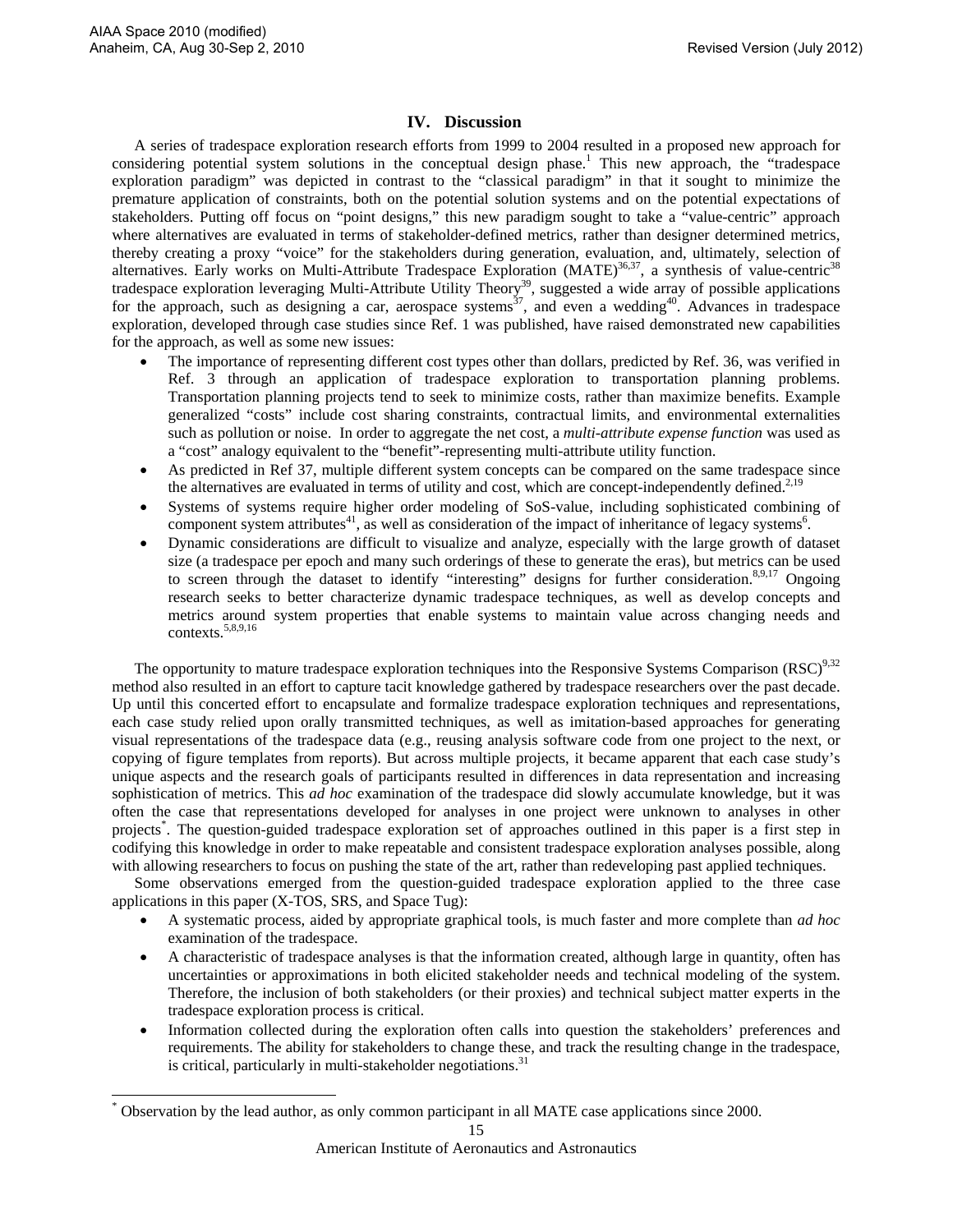Tradespace exploration analyses can display *correlations* between various elements of the tradespace; *causation* can only be determined by subject matter experts and system modelers (who should be present during the exploration).

The overall outcome of a systematic approach to tradespace exploration is an understanding of not only good designs, but also the trades between them, their strengths and weaknesses, the sensitivities that might be exploited to find improved designs, and a sense of a selected design's robustness to change. This overall knowledge, not just the choice of a "good design," is an excellent starting point for a successful system development effort.

## **V. Conclusion**

Tradespace exploration has progressed since the publication of "The Tradespace Exploration Paradigm," with a broadening of application areas, development of new metrics, as well as new representations and constructs for considering time and change. Equal to the importance of the expansion of the techniques for working in this paradigm, is also the maturation of the process of exploration itself through an effort to codify the tacit knowledge of tradespace exploration researchers. The overall outcome of this effort is structured guidance for systematically exploring tradespaces to extract answers to practical questions and to generate other forms of useful knowledge from the data in a tradespace dataset. This structured exploration guidance is a key enabler to the successful use and broad applicability of the tradespace exploration paradigm*.* 

## **VI. Areas for Future Research (Note: this section is 2012 addition to the original paper)**

There are a number of important and promising areas for continued research in furthering the tradespace exploration paradigm. These can have significant impact on the ability of designers to identifying promising design solutions that can perform well over time in the face of uncertainty. The research areas broadly fall into the following three categories: interactive tradespace exploration environment, tradespace exploration using "existing" data, and advancements in tradespace constructs and metrics.

#### **A. Interactive Tradespace Exploration Environment**

The first category encompasses a range of subtopics, but specifically differentiates itself from the general research related to data visualization and comprehension by focusing on tradespace unique elements. These include engineering-focus, design decisions, heterogeneity in data and simulation, uncertainty representations, incorporation of subjective judgments of value, and considerations of alternative futures. The specific structure of the data that is generated and explored with tradespaces should be leveraged to maximize insights to be gained. The Responsive Systems Comparison method is one example approach for structuring the exploration of early designs while taking into account contextual and needs uncertainties as well as ilities. Example computer-assisted tools that could be created include: 1) value-driving context definition (key exogenous uncertainties), 2) value-driven design formulation (design drivers and value metrics), 3) epoch characterization (uncertainty parameterization), 4) design tradespace evaluation (M&S or data extraction), 5) multi-epoch analysis (evaluation across point futures), 6) era construction (generate alternative long run futures), 7) lifecycle path analysis (evolution path planning).

Additionally, research in this area would leverage advancements in information visualization<sup>42</sup>, including appropriate means for human-in-loop exploration for rapid feedback and discovery, evaluation of effective patterns for multi-dimensional representation of data, ability to real time create and vary system stakeholder needs, and leveraging search and optimization software agents to assist human data exploration.

Two important application areas that would be enabled by the interactive tradespace exploration environment include support of multi-stakeholder negotiations<sup>31</sup>, and exploration of ility metrics and change option representations.

#### **B. Tradespace Exploration using "Existing" Data**

Prior tradespace exploration research by the author has been relegated to case studies involving greenfield design, that is, systems that do not yet exist and have little to no inheritance. Modern systems, especially of relevance to the DoD, typically have significant inheritance, including legacy components, CONOPs, and interoperability requirements. For such systems, incorporating "mixed" data types and sources into the tradespace is of high importance. A potentially promising area of research would be to use the constructs previously proposed to discover patterns in existing data and to leverage human expertise to validate causal relationships amongst identified correlations in the data. Such work could be useful for helping decision makers who may not have well-articulated value metrics and for identifying design drivers that may be counter-intuitive.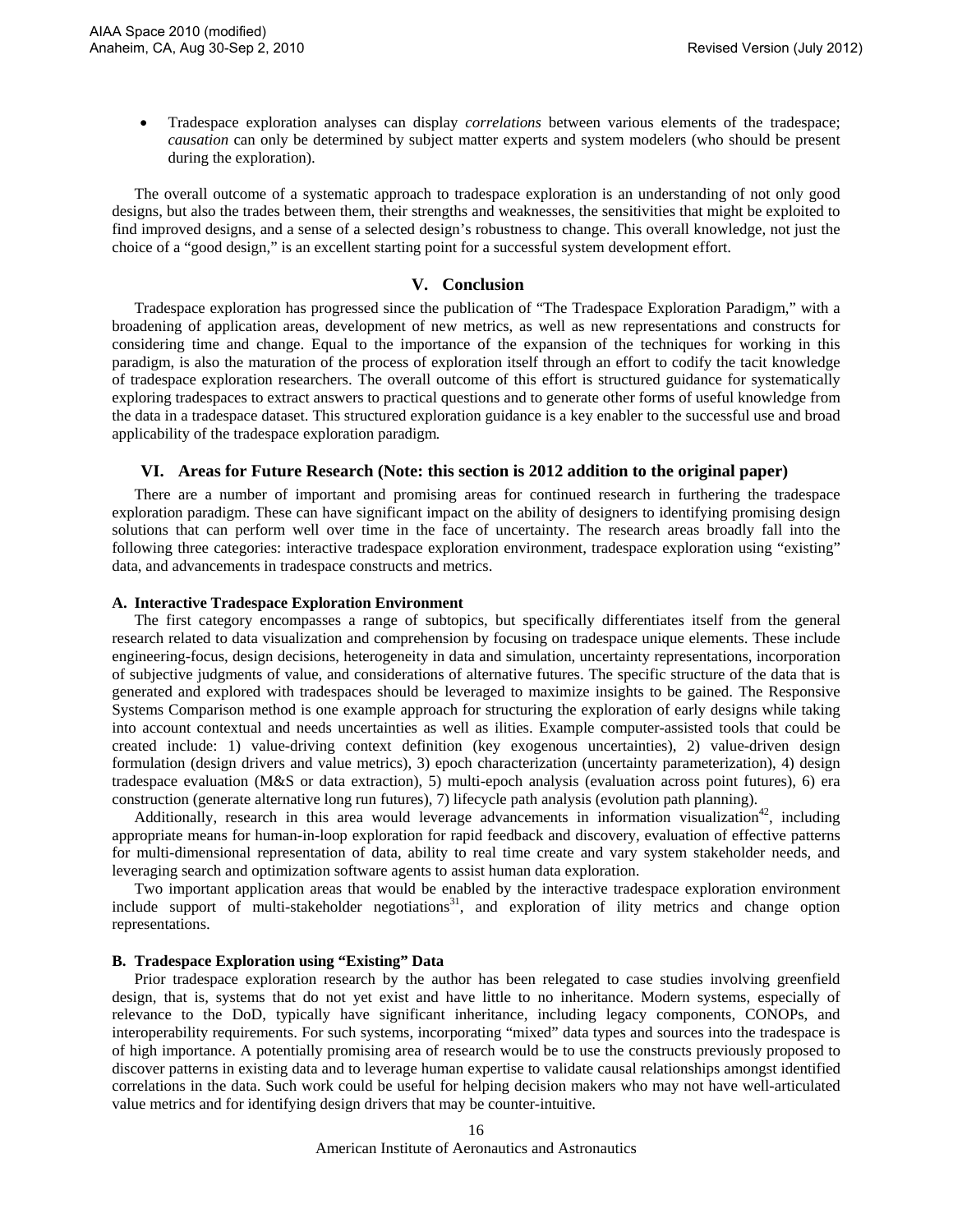## **C. Advancements in Tradespace Constructs and Metrics**

In addition to interaction and data-generality, the third area would be further advancements in means for incorporating and evaluating ilities in tradespaces. As described in the paper, many ilities only make sense in a temporal context (i.e. flexibility is not useful until a system needs to be changed). Current representations should be revisited to better improve insights into the role of time and uncertainty in ilities. Additionally, the ilities that are not time-related, such as architecture-type ilities like modularity, require holistic consideration so they can be compared with the time-related change-type ilities. In order to trade off ilities, a common currency must be developed that enable such trades. The "evaluation" and "valuation" of various ilities should be considered as well, to ensure that the objective and subjective aspects of the ilities are clearly identified. As scarcity of information is inevitable, especially during early design, the methods and metrics for tradespace exploration must be appropriately scalable to gain insight with effort and availability of information. As the DoD is interested in leveraging this research in the near term, it is essential that the constructs and metrics balance the need for generality and rigor with tractability and understandability.

#### **Acknowledgments**

Funding for this research was provided by the Systems Engineering Advancement Research Initiative (SEAri), a research initiative within the Engineering Systems Division at the Massachusetts Institute of Technology. (http://seari.mit.edu). SEAri gratefully acknowledges the funding support of the U.S. government for this work.

#### **References**

 $3$  Nickel, J., "Using Multi-Attribute Tradespace Exploration for the Architecting and Design of Transportation Systems," Master of Science Thesis, *Engineering Systems Division*, MIT, Cambridge, MA, February 2010. 4

<sup>4</sup> Ross, A. M. and Hastings, D. E., "Assessing Changeability in Aerospace Systems Architecting and Design Using Dynamic Multi-Attribute Tradespace Exploration," *AIAA Space 2006*, AIAA 2006-7255, San Jose, CA, September 2006.

<sup>5</sup> Richards, M. G., Ross, A. M., Shah, N. B. and Hastings, D., "Metrics for Evaluating Survivability in Dynamic Multi-Attribute Tradespace Exploration," *AIAA Space 2008*, AIAA, San Diego, CA, September 2008. 6

 $6$  Chattopadhyay, D., Ross, A. M. and Rhodes, D. H., "A Practical Methodology for System of Systems Tradespace Exploration," *AIAA Space 2009*, Pasadena, CA, September 2009.

 $\frac{7}{7}$  Richards, M. G., Ross, A. M. and Hastings, D. E., "Multi-Attribute Tradespace Exploration for Survivability: Application to Satellite Radar," *AIAA Space 2009*, Pasadena, CA, September 2009.

 Viscito, L. and Ross, A. M., "Quantifying Flexibility in Tradespace Exploration: Value-Weighted Filtered Outdegree," *AIAA Space 2009*, Pasadena, CA, September 2009.

 $\frac{9}{9}$  Ross, A.M., McManus, H.L., Rhodes, D.H., Hastings, D.E., and Long, A.M., "Responsive Systems Comparison Method: Dynamic Insights into Designing a Satellite Radar System," *AIAA Space 2009*, Pasadena, CA, September 2009. 10 *ATSV*, ARL Trade Space Visualizer, Software Package, Ver. 3.3.5, Penn State University Applied Research

Laboratory, http://www.tradespaceexploration.psu.edu/, State College, PA, 2008.<br><sup>11</sup> Nickel, J., Ross, A. M. and Rhodes, D. H., "Comparison of Project Evaluation Using Cost-Benefit Analysis

and Multi-Attribute Tradespace Exploration in the Transportation Domain," *2nd International Symposium on* 

<sup>13</sup> Ross, A.M., and Rhodes, D.H., "Using Natural Value-centric Time Scales for Conceptualizing System Timelines through Epoch-Era Analysis," *INCOSE International Symposium 2008*, Utrecht, the Netherlands, June

2008. 14 Roberts, C.J., Richards, M.G., Ross, A.M., Rhodes, D.H., and Hastings, D.E., "Scenario Planning in Dynamic Multi-Attribute Tradespace Exploration," *3rd Annual IEEE Systems Conference*, Vancouver, Canada, March 2009.

 $\frac{1}{1}$ <sup>1</sup> Ross, A.M. and Hastings, D.E., "The Tradespace Exploration Paradigm," *INCOSE International Symposium 2005*, Rochester, NY, July 2005.

<sup>&</sup>lt;sup>2</sup> Chattopadhyay, D., Ross, A. M. and Rhodes, D. H., "Demonstration of System of Systems Multi-Attribute Tradespace Exploration on a Multi-Concept Surveillance Architecture," *7th Conference on Systems Engineering Research*, Loughborough, UK, April 2009.

*Engineering Systems*, Cambridge, MA, June 2009.<br><sup>12</sup> Ross, A.M., "Managing Unarticulated Value: Changeability in Multi-Attribute Tradespace Exploration,"<br>Doctor of Philosophy Dissertation, *Engineering Systems Division*,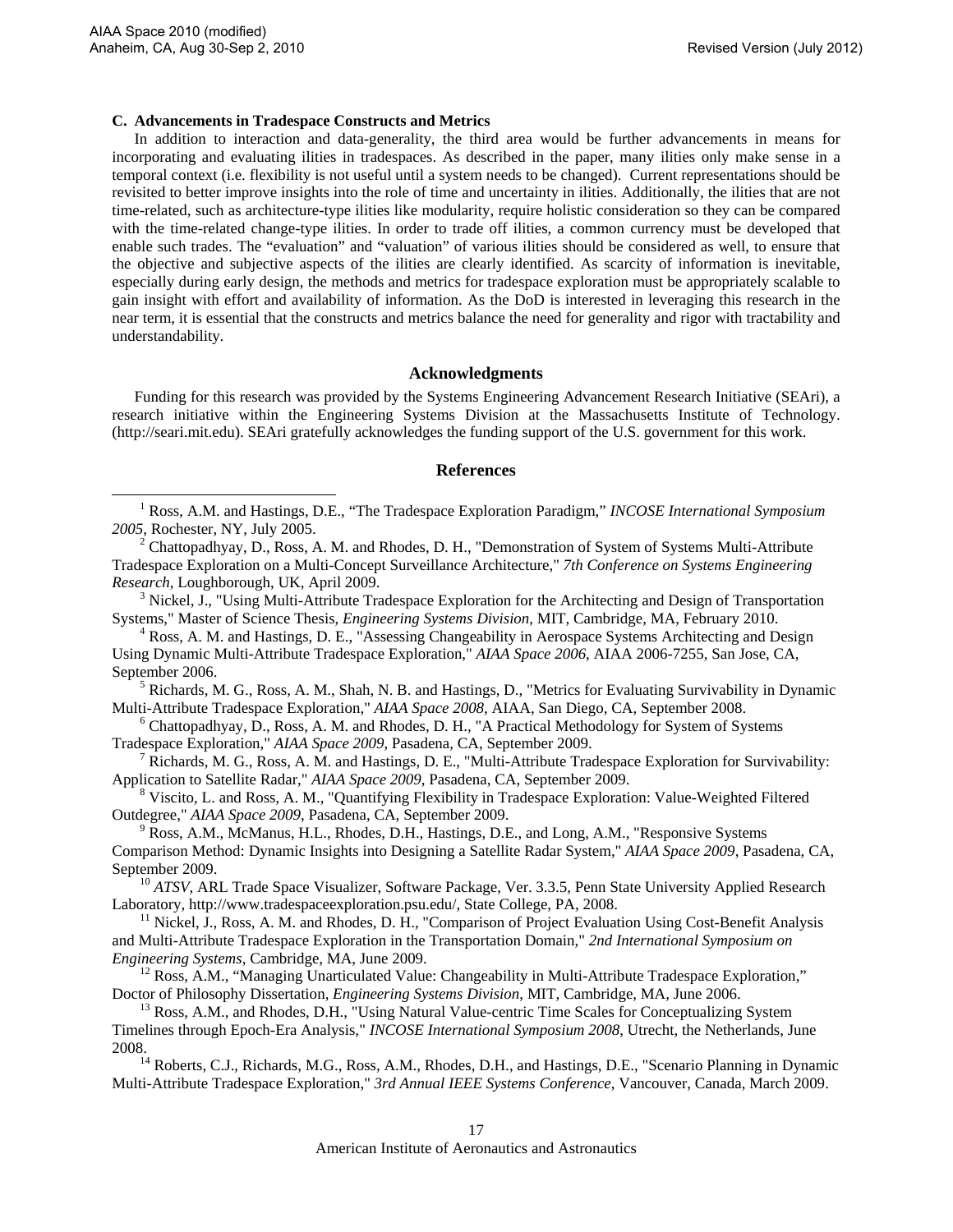<sup>15</sup> Ross, A.M., and Rhodes, D.H., "Architecting Systems for Value Robustness: Research Motivations and Progress," 2nd Annual IEEE Systems Conference, Montreal, Canada, April 2008.

<sup>16</sup> Ross, A.M., Rhodes, D.H., and Hastings, D.E., "Defining Changeability: Reconciling Flexibility, Adaptability, Scalability, Modifiability, and Robustness for Maintaining Lifecycle Value," *Systems Engineering*, Vol. 11, No. 3, pp. 246-262, Fall 2008.<br><sup>17</sup> Ross, A.M., Rhodes, D.H., and Hastings, D.E., "Using Pareto Trace to Determine System Passive Value

Robustness," *3rd Annual IEEE Systems Conference*, Vancouver, Canada, March 2009.<br><sup>18</sup> Richards, M.G., Hastings, D.E., Rhodes, D.H., Ross, A.M., and Weigel, A.L., "Design for Survivability:

Concept Generation and Evaluation in Dynamic Tradespace Exploration," *2nd International Symposium on Engineering Systems*, Cambridge, MA, June 2009.

 $19$  Koo, C.K.K., "Investigating Army Systems and Systems of Systems for Value Robustness," Master of Science in Engineering Management, *System Design and Management Program*, MIT, Cambridge, MA, February 2010. 20 Schofield, D.M., "A Framework and Methodology for Enhancing Operational Requirements Development:

United States Coast Guard Cutter Project Case Study," Master of Science in Engineering and Management, *System Design and Management Program*, MIT, Cambridge, MA, June 2010.<br><sup>21</sup> McManus, H.M., Richards, M.G., Ross, A.M., and Hastings, D.E., "A Framework for Incorporating 'ilities'

in Tradespace Studies," *AIAA Space 2007*, Long Beach, CA, September 2007.<br><sup>22</sup> Ross, A.M., Beesemyer, J.C., and Rhodes, D.H., "A Prescriptive Semantic Basis for System Lifecycle<br>Properties", *SEAri Working Paper WP-2011-2* 

<sup>23</sup> Fitzgerald, M.E. and Ross, A.M., "Sustaining Lifecycle Value: Valuable Changeability Analysis with Era Simulation," 6th Annual IEEE Systems Conference, Vancouver, Canada, March 2012.

<sup>24</sup> Fitzgerald, M.E. and Ross, A.M., "Mitigating Contextual Uncertainties with Valuable Changeability Analysis in the Multi-Epoch Domain," *6th Annual IEEE Systems Conference*, Vancouver, Canada, March 2012.

<sup>25</sup> Fulcoly, D.O., Ross, A.M., and Rhodes, D.H., "Evaluating System Change Options and Timing using the Epoch Syncopation Framework," *10th Conference on Systems Engineering Research*, St. Louis, MO, March 2012.

<sup>26</sup> Richards, M.G., Multi-Attribute Tradespace Exploration for Survivability, Doctor of Philosophy Dissertation,

*Engineering Systems Division*, MIT, Cambridge, MA, June 2009.<br><sup>27</sup> Fulcoly, D.O., A Normative Approach to Designing for Evolvability: Methods and Metrics for Considering Evolvability in Systems Engineering, Master of Science Thesis, *Aeronautics and Astronautics*, MIT, Cambridge, MA, June 2012<br><sup>28</sup> Roark, III, H.H., Value Centric Approach to Target System Modularization Using Multi-Attribute Tradespace

Exploration and Network Measures of Component Modularity, Master of Science in *Engineering and Management, System Design and Management Program*, MIT, Cambridge, MA, June 2012.

<sup>29</sup> Fitzgerald, M.E., Managing Uncertainty in Systems with a Valuation Approach for Strategic Changeability,

Master of Science Thesis, *Aeronautics and Astronautics*, MIT, Cambridge, MA, June 2012.<br><sup>30</sup> Fitzgerald, M.E., Ross, A.M., and Rhodes, D.H., "Assessing Uncertain Benefits: a Valuation Approach for Strategic Changeability

<sup>31</sup> Ross, A.M., McManus, H.L., Rhodes, D.H., and Hastings, D.E., "A Role for Interactive Tradespace Exploration in Multi-Stakeholder Negotiations," *AIAA Space 2010*, Anaheim, CA, September 2010.<br><sup>32</sup> Ross, A. M., McManus, H., Long, A., Richards, M. G., Rhodes, D. H. and Hastings, D., "Responsive Systems

Comparison Method: Case Study in Assessing Future Designs in the Presence of Change," *AIAA Space 2008*, San Diego, CA, September 2008.<br><sup>33</sup> Ross, A. M., Diller, N. P., Hastings, D. E. and Warmkessel, J. M., "Multi-Attribute Tradespace Exploration

with Concurrent Design as a Front-End for Effective Space System Design," *Journal of Spacecraft and Rockets*, Vol. 41, No. 1, pp. 20-28. 34 McManus, H. and Schuman, T. E., "Understanding the Orbital Transfer Vehicle Trade Space," *AIAA Space* 

*2003 Conference and Exhibition*, AIAA 2003-6370, Long Beach, CA, September 2003. 35 Rader, A.A., Ross, A.M., and Rhodes, D.H., "A Methodological Comparison of Monte Carlo Methods and

Epoch-Era Analysis for System Assessment in Uncertain Environments," 4th Annual IEEE Systems Conference, San Diego, CA, April 2010.<br><sup>36</sup> Diller, N.P., "Utilizing Multiple Attribute Tradespace Exploration with Concurrent Design for Creating

Aerospace Systems Requirements," Master of Science, *Aeronautics and Astronautics*, MIT, Cambridge, MA, June 2002.